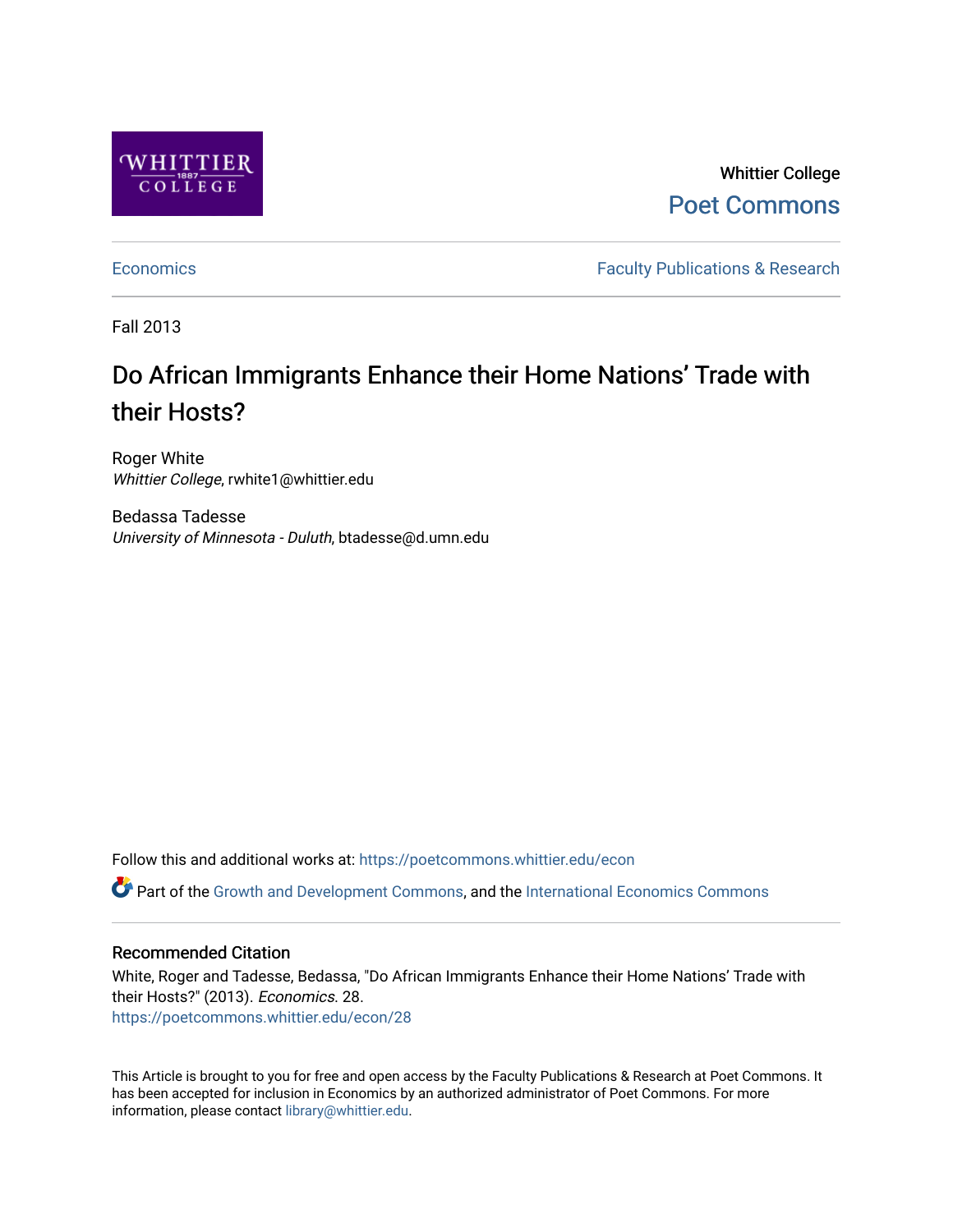#### The Journal of Developing Areas Volume 47 **No. 2** Fall 2013

## **DO AFRICAN IMMIGRANTS ENHANCE THEIR HOME NATIONS' TRADE WITH THEIR HOSTS?**

*Bedassa Tadesse* North Carolina A&T State University and University of Minnesota-Duluth, USA *Roger White* Franklin & Marshall College and Whittier College, USA

#### **ABSTRACT**

Employing data on the immigrant stocks of 43 African home countries who reside in 110 host countries and on trade flows between these countries during the year 2005, we examine whether African immigrants exert positive effects on their home countries' trade with the typical host country. Estimates from Tobit regression models indicate a one percent increase in the number of African immigrants in a given host country increases that country's exports to and imports from the typical home country by 0.132 percent and 0.259 percent, respectively. Further evaluation of these effects from the perspective of each African home country reveals that, in several instances, immigrants do not exert positive and significant influences on trade flows. The considerable variation in the presence of pro-trade influences and the dissimilarity of estimated significant effects suggests that highly divergent immigration and trade structures among African countries may affect whether African immigrants exert pro-trade influences.

**JEL Classifications:** F14 F15 F22 O11 **Keywords:** Africa, Economic Development, Immigrants, Trade **Corresponding Author's Email:** btadesse@d.umn.edu

#### **INTRODUCTION**

International migration has resulted in a considerable loss of human capital for many African nations. Marfouk (2006) estimates that, due to migration, 10 of the 53 African nations have lost at least 35 percent of their tertiary level-educated labor force. In many countries – specifically, Cape Verde (68%), Gambia (63%), Seychelles (56%), Mauritius (56%) and Sierra Leone (53%) – the loss has been quite severe. Based on this and other information, Akokpari (2006) argues that international migration generally has had adverse effects for African nations. Consequently, it is unsurprising that policymakers in many African countries are concerned with what are often described as potentially catastrophic consequences of increased emigration. Even so, emigration may have positive effects on both aggregate income levels and the growth rates of income for many emigrant source countries. For example, a recent cross-country analysis of the effect of emigration on poverty by Cattaneo (2009) concludes that, *ceteris paribus*, a 10 percent increase in the per capita stock of migrants in OECD nations augments the incomes of the poor in their source countries by an average of one percent. Given that international migrants have also been found to increase the trade and/or foreign direct investment flows between their host and home countries, migrants may confer positive effects on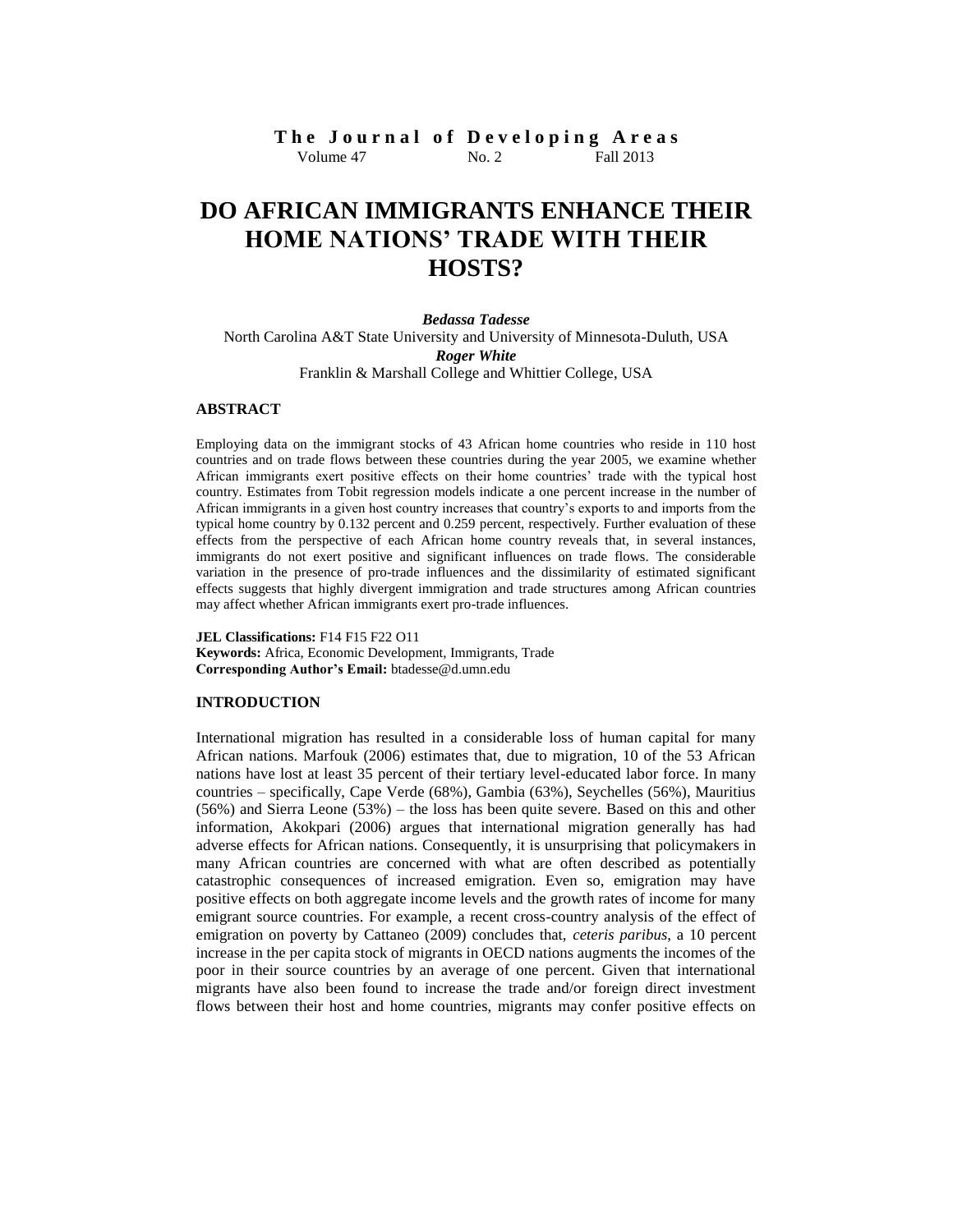economic growth and, hence, the economic development of both their host and home nations (Murat and Pistoresi, 2009).

While numerous studies have examined the effects of immigrants on trade, owing to the extensive availability of immigrant stock data for relatively more developed host countries and the intense public interest in the immigration policies of these countries, prior studies have largely focused on the potential effects of immigrants on trade between developed host countries and their immigrants' home countries. Although this emphasis on developed host countries has produced a deeper understanding of the immigrant-trade relationship, the lack of home country-specific data on emigrant stocks has resulted in little attention being given to the implications of the relationship for developing home countries. As Docquier (2007) notes, while the flow of immigrants, particularly those that are highly skilled, from developing home countries to developed host countries is quite large, considerable numbers of people also migrate from one developing country to another. Parsons et al., (2007), for example, reports that as much as one quarter of the world's international migration flow occurs between developing countries. According to Parsons et al., (2007), African countries supply as much as eight percent of the stock of immigrants in Western Europe, and several African countries serve as hosts to millions of immigrants from within the region. Even so, Africa's intraand inter-regional trade flows are markedly less intensive as compared to flows observed elsewhere. Moreover, little information exists about the influences that immigrants from and within African countries exert on trade between their host and home countries. This paper fills this void by examining whether African immigrants affect their respective home nations' trade with their host nations and, if so, by determining the extent to which the effect varies across the home countries in Africa.

Our study offers several important contributions. First, we extend the related literature by specifically examining the effects of immigrants from African countries on host-home country trade flows. Second, by focusing on the potential impacts of immigrants on trade between various hosts and their African home countries, we enhance our knowledge of the immigrant-trade link as it relates to developing home countries that are less open to international trade as compared to other host/home countries for which the link has been widely examined. Third, by comparing the amount of trade generated by a typical immigrant across our cohort of African home countries, we highlight the role that the heterogeneity of trade and immigration structures among African countries may play in affecting the ability of immigrants to influence host-home country trade flows and, thus, their abilities to contribute to their home nations' economic growth. Finally, our results provide insights that may be useful for the formulation of economic and social policies relating to goods markets and factor markets in developing countries.

The paper proceeds as follows. In section II, we review the related literature. Section III presents our empirical specification, details the data and explanatory variables included in the analysis, and discusses our *a priori* expectations regarding the signs of the respective coefficients. Estimation results are discussed in Section IV, while Section V concludes.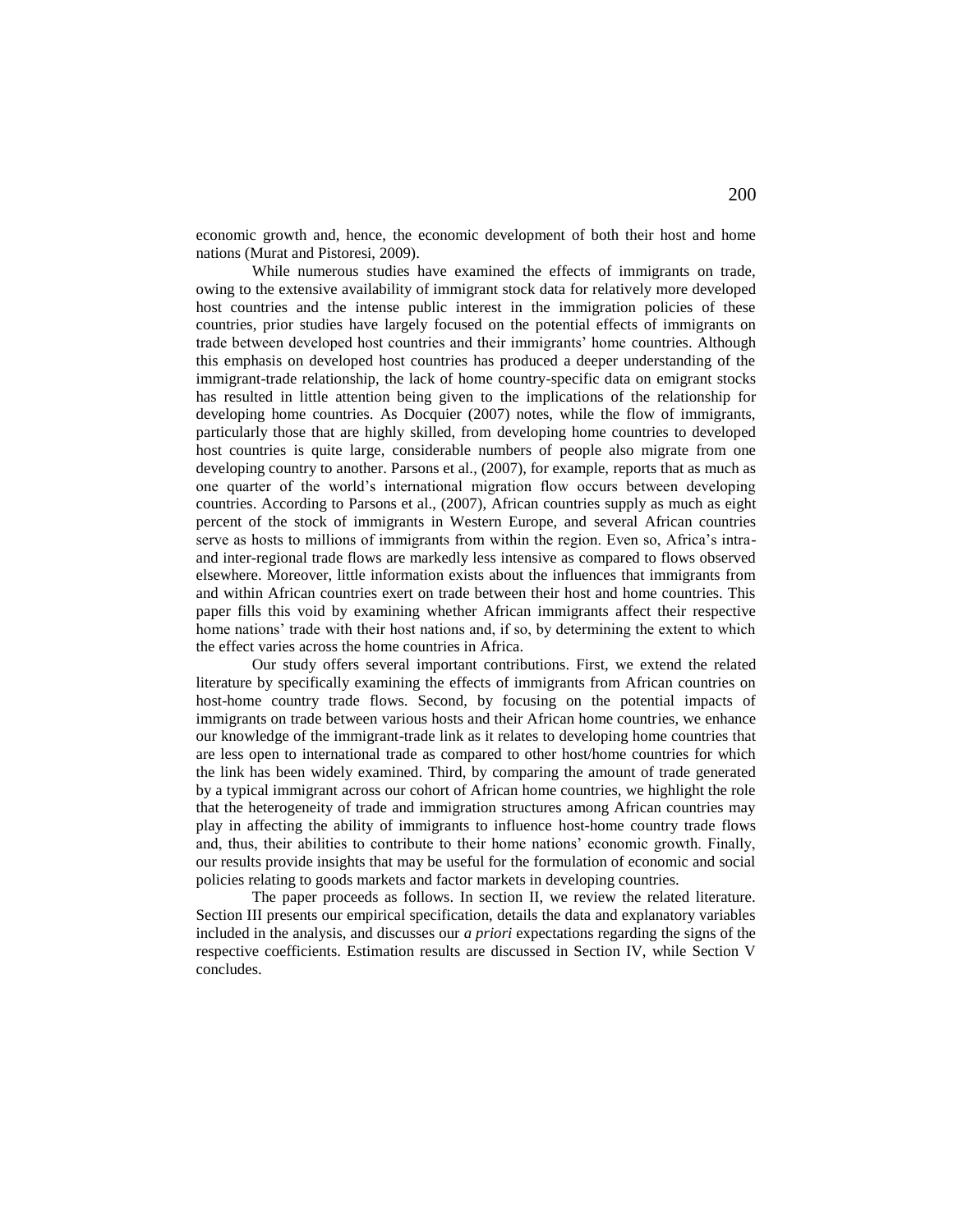#### **REVIEW OF THE RELATED LITERATURE**

Beginning with Gould (1994), who used US data to first analyze the immigrant-trade link, a voluminous literature documents a similar link for many developed/high income host countries and for a few upper-middle income host countries. The literature, which is reviewed thoroughly in Poot and Strutt (2011), White and Tadesse (2011) and White (2010), generally indicates that immigrants increase their host country's imports from their respective home nations due to biases in their tastes and preferences for home country-produced goods. In addition, international trade often involves interactions between parties that reside in countries that differ in their cultures, laws and institutions. These differences may hinder the initiation and completion of trade deals, and, if so, reduce the likelihood that trade takes place and/or the volume of transactions. Essentially, immigrants may increase trade between their home and host nations by narrowing communication gaps and, hence, lowering trade-related search costs. In addition, as immigrants often have connections to social and business networks they may also provide a contract enforcement mechanism that facilitates both the initiation and the completion of trade deals. Supporting this notion, a World Bank (2006) study asserts that by creating well-connected Diasporas, the migration of highly-skilled people, in particular, increases trade flows if immigrants act as intermediaries that expand cooperation and enable the enforcement of contracts.

As noted, pro-trade immigrant influences have been reported for a large number of developed host countries: Some examples include White and Tadesse (2007) for Australia, Head and Ries (1998) for Canada, White (2007b) for Denmark, Bryant et al. (2004) for New Zealand, Blanes (2003) for Spain, and Girma and Yu (2002) for the UK. Based on studies involving upper-middle income host countries, Bacarreza et al. (2006) for Bolivia, Piperakis et al. (2003) for Greece, and Hong and Santhapparaj (2006) for Malaysia also report positive influences of immigrants on the observed host nations' trade with their respective home nations. Examining several other host countries' trade with numerous home countries, including many from Africa, the most recent literature also offers further evidence of the positive influences of immigrants on trade. Some examples are in order as they provide important insights that motivate our study.

Using data for a highly heterogeneous sample of 189 home countries, Bratti et al. (2011) examine the influence of immigrants on trade between their home countries and individual provinces in Italy during the 2003-2009 period. Employing province-level data allows the authors to examine the immigrant-trade link at the lowest level of the host country's geographical and administrative units (both in terms of immigration and international trade). Bratti et al. report that while an increase in the immigrant stock corresponds with substantial increases in the typical province's exports to the immigrants' home countries, an even larger effect is observed on province-level imports from the immigrants' home countries. In addition to the usual explanations in the literature – namely, that immigrants foster bilateral trade due to their superior knowledge of market opportunities in their home countries and as a result of biases in their tastes and preferences for home country produced goods – the authors attribute the pro-trade effects of immigrants, in part, to higher numbers of host country firms being owned by foreignborn entrepreneurs.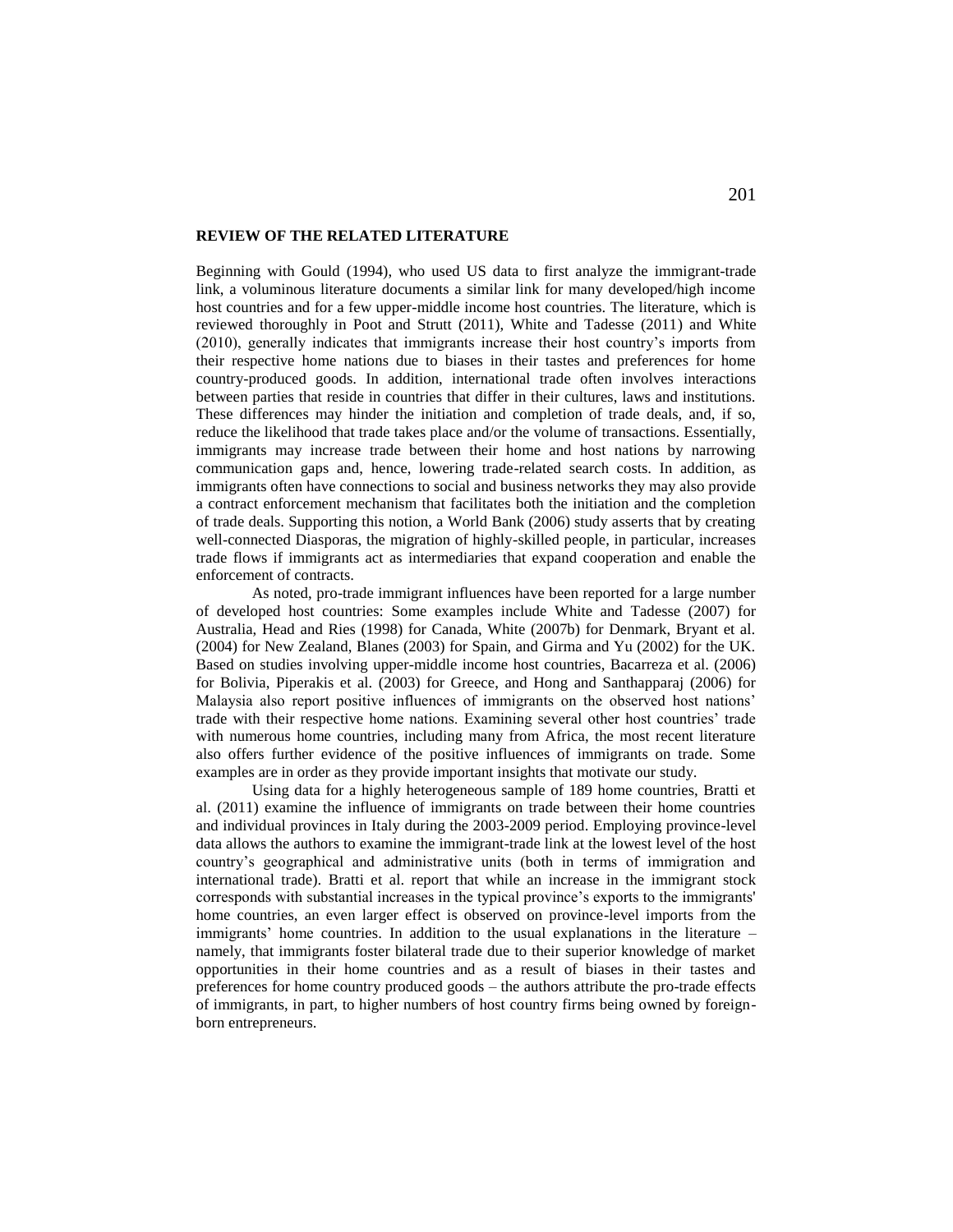While migration has been associated with higher levels of trade, which is often interpreted as evidence for migrants' ability to lower trade-related costs, the literature has largely failed to provide evidence on the roles that migrants may play in lowering firms' trade-related costs and on the mechanisms through which the impact is derived. Hatzigeorgiou and Lodefalk (2011) examine unique employer-employee data for 12,000 Swedish firms for the period 1998-2007 and provide the first in-depth study of the impact of immigrants on firm-level trade. Results obtained from the estimation of a gravity model demonstrate the presence of a significant, positive, and robust impact of immigrants on firm-level trade (imports as well as exports). Further, the authors report that immigrants increase firm-level trade at both the extensive and intensive product margins. The observed robust effects are attributed to the abilities of immigrants to lower firms' trade-related costs through the provision of information and via the buildup of trust channels that reduce frictions and, thus, facilitate trade with their countries of birth.

Mundra (2010) examines the influence of immigrant networks on US trade, particularly through the demand effect, using trade and immigrant stock data for 63 major trading partners and immigrant source countries during the 1991-2000 period. First, employing a standard Heckscher-Ohlin framework to examine immigrants' trade effects when they consume more of the goods that are abundant in their home countries than do the native-born, the author finds the trade effect to be, *a priori*, indeterminate. Second, based on results obtained from estimation of the gravity model, the author reports that while immigrants' income, mostly through a demand effect, has a negative effect on US imports, when immigrants' income is interacted with the size of the immigrant network, measured by the immigrant stock, higher levels of immigrant income correlate with lower immigrant network effects for both US exports (an estimated immigrant stock elasticity of 0.27%) and imports (an elasticity of 0.48%). Finally, using the level of immigrants' income as a proxy variable to capture the extent of immigrant assimilation with the host country population, Mundra indicates that the immigrant network effect weakens as immigrants assimilate.

Based on these empirical findings and on prior theoretical studies that suggest migration triggers a rise in bilateral trade flows through a number of channels, Egger et al. (2011) assesses the functional form of the impact of migration on trade flows in a quasi-experimental setting and provides evidence that suggests the relationship between migration and trade is not log-linear. In particular, the authors report that at low immigrant stock levels the elasticity of trade to migration is quite high but that it declines to zero at about 4,000 immigrants. If immigrant stocks exceed such a level, the results suggest that trade will not increase further. Accordingly, the authors conclude that while the influences of cross-country networks and of other effects related to migration materialize at relatively at low levels of migration, there appears to be satiation as immigrant numbers increase.

Compiling elasticity estimates of immigrants' influences on their host countries' imports from and exports to their home countries from 48 studies published since the 1990s, Genc et al. (2011) conduct a meta-analysis of the distribution of estimated effects. Correcting for heterogeneity and publication bias, they indicate that a 10 percent increase in the number of immigrants may be expected to increase the volume of trade, on average, by about 1.5 percent. However, the impact is lower for trade in homogeneous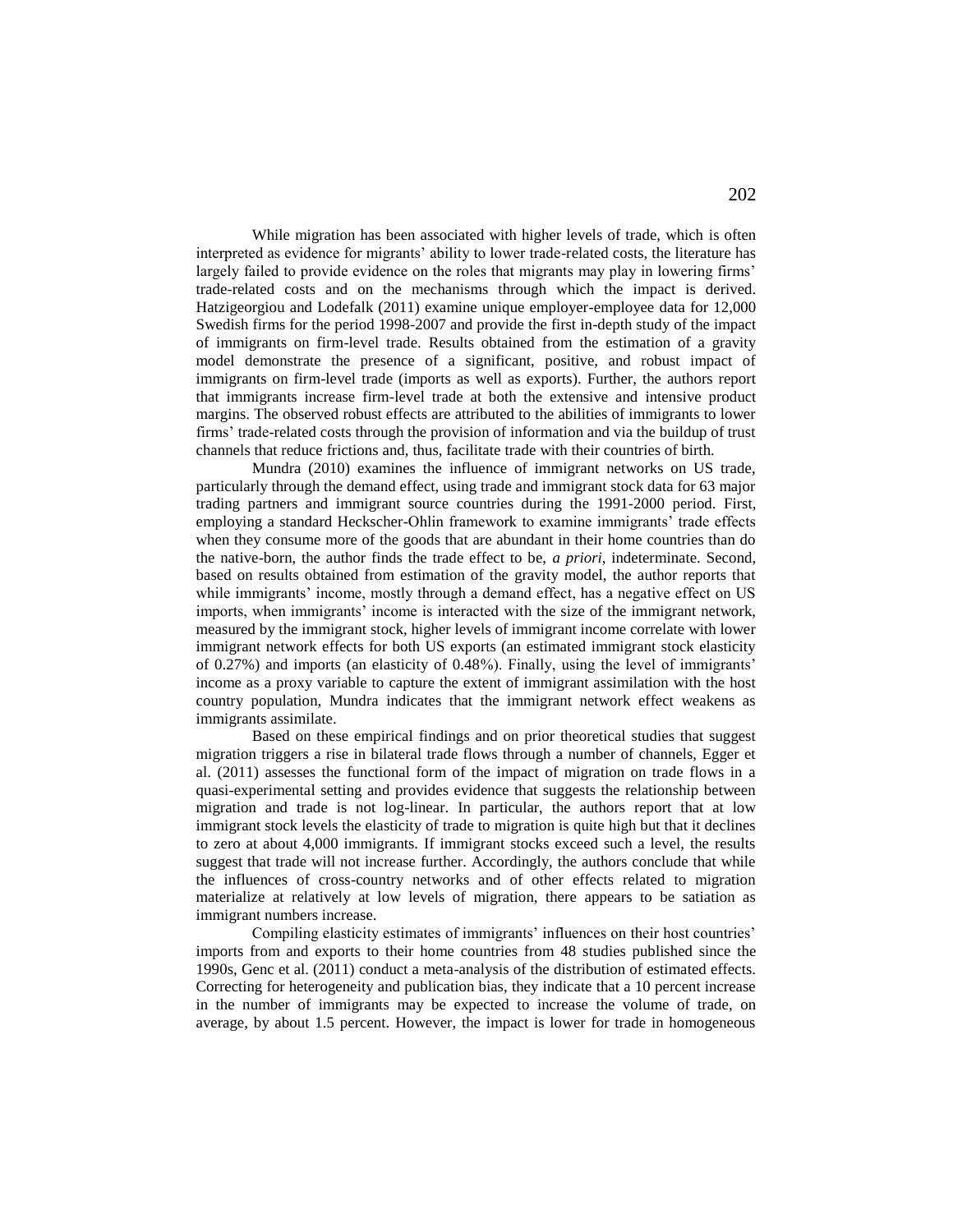goods and, over time, the magnitudes of the elasticity estimates decrease with growing immigrant stocks. They also report that while the typical estimated immigrant effect on imports (that is, the estimated elasticity) is larger than that of exports in about half of the studies considered, the publication bias and heterogeneity-corrected elasticity is slightly larger for exports as compared to imports. Finally, and more importantly, the authors indicate that the magnitudes of the estimates from these studies are often affected by the choice of covariates, the nature of the data (that is, cross-sectional or panel) and the estimation technique. They conclude that elasticity estimates vary between countries in ways that cannot be fully explained by study characteristics, trade restrictions, and immigration policies that may matter for the impact of immigration on trade.

While the noted observations, along with the results from prior studies that date back to the seminal work of Gould (1994), provide important information on the roles that immigrants may play in influencing trade between their host and home countries, because the studies have been undertaken from the perspectives of the host countries the literature potentially suffers from several limitations. First, these studies do not capture all avenues through which immigrants may influence their home countries' trade with countries other than those that serve as the immigrants' host. Second, it is likely that differences exist in the roles that immigrants play as facilitators of host country exports to their home countries and of home country imports from their host countries. These differences may correspond with variation across home countries in terms of the persistence of immigrants' cultural and ethnic ties. Finally, as indicated by Tadesse and White (2011), host country-oriented studies of the immigrant-trade link also fail to account for potential "Dutch disease" effects of immigrants on the export sector of small economies such as those in Africa. Thus, the results from studies that have focused on trade between immigrants' host countries and a given cohort of home countries, while informative, do not allow us to infer whether, for all home countries, immigrants exert positive effects on their respective home country's trade with the typical host country. By examining the immigrant-trade relationship from the perspective of immigrants home countries, in addition to overcoming the limitations of previous studies, we provide a better understanding of the economic effects of immigrants on developing home countries' trade in general and on African countries' trade in particular.

#### **THE EMPIRICAL MODEL, DATA AND VARIABLE CONSTRUCTION**

To allow our results to be comparable to those of previous studies, we follow the literature and specify a variant of the gravity model where the volume of bilateral trade (exports or imports:  $TR_{ij}$ ) between an immigrant's home country (denoted by the subscript i) and their host country (denoted by the subscript j) is presented as an increasing function of the combined economic mass of the home-host country pairs, which is represented by their Gross Domestic Product values (GDP),  $Y_i$  and  $Y_j$ , respectively, and as a decreasing function of the geodesic distance (*GDij*) between them. Equation (1) illustrates the basic model.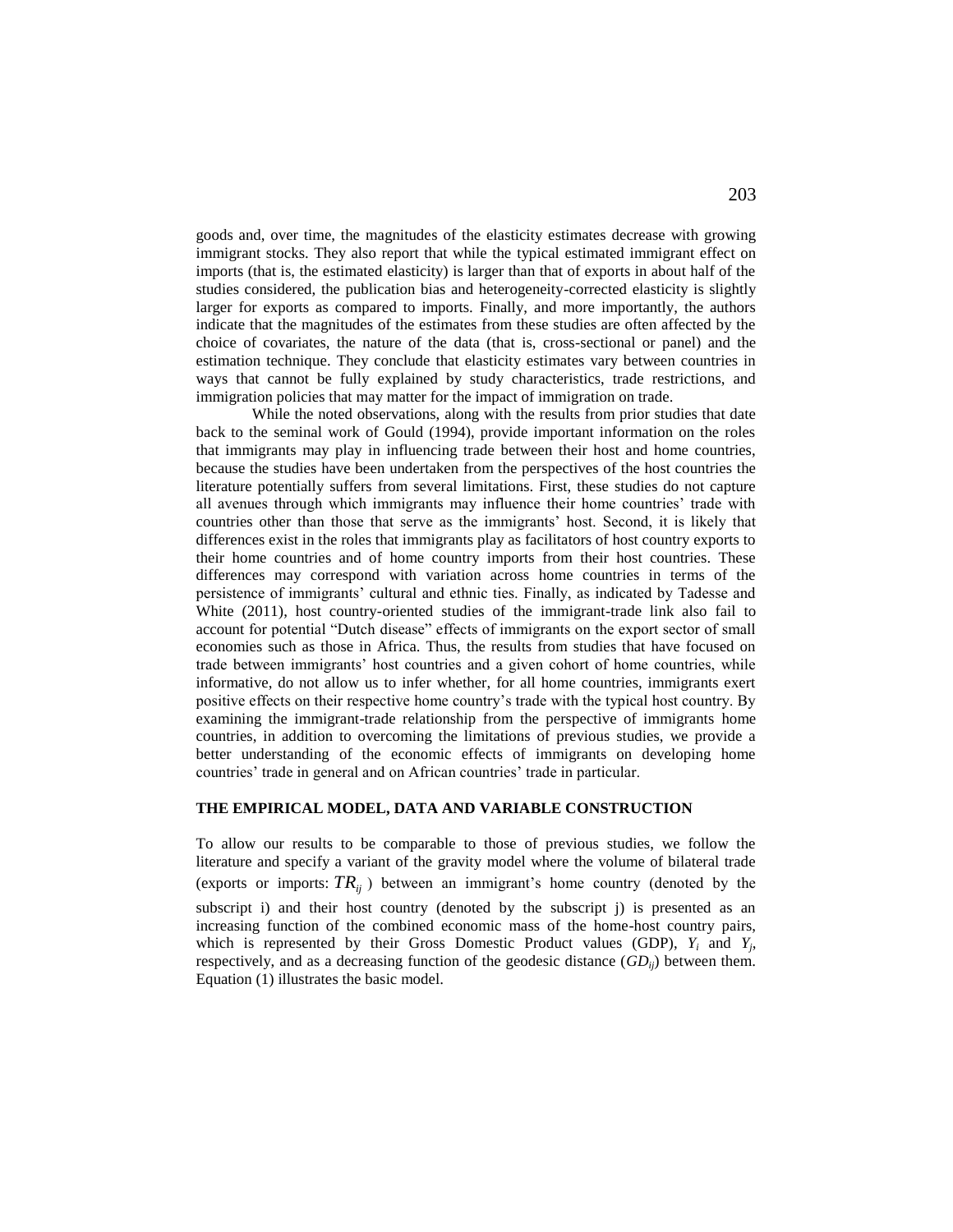$$
TR_{ij} = \kappa \left\{ \frac{Y_i^{\beta_1} Y_j^{\beta_2}}{GD_{ij}^{\beta_3}} \right\}
$$
 (1)

GDP data are from the World Bank (2008). Trade data are from the International Trade Centre (2008). Geodesic distances between the capital cities of trading partners, used as a proxy for transportation costs, have been calculated by the authors using the great circle method. *K* is the constant of proportionality, and  $\beta_1$ ,  $\beta_2$ , and  $\beta_3$  are coefficients to be estimated.

While a straightforward extension of Anderson and van Wincop's (2003) presentation, Equation (1) predicts strictly positive realizations of trade flows between the home countries of African immigrants and their respective host countries. However, for various reasons, including the infeasibility of trade, the lack of imports and/exports during a given year between otherwise potential trading partners (for example, due to changes in trade policy), and the amount of trade taking place being less than a reportable threshold, trade data often contain observations where values are equal to zero. Hence, following Ranjan and Tobias (2005), Eaton and Tamura (1994) and Head and Ries (1998), we modify equation (1) to permit the realization of such zero trade values. The result is provided as equation (2).

$$
\tilde{T}R_{ij} = \kappa \left( \frac{Y_i^{\beta_1} Y_j^{\beta_2}}{GD_{ij}^{\beta_3}} \right) - \eta \tag{2}
$$

In equation (2),  $\eta$  is a fixed amount of trade that is subtracted from the level predicted by equation (1) so that, when the latent trade values are negative, observed imports and/or exports will be set to zero. Thus, the observed trade flow between an African immigrant's home country i and their host country j can be described

as  $TR_{ij} = \max[TR_{ij}, 0]$  $\overline{\phantom{a}}$ L  $TR_{ij} = \max \left| T\tilde{R}_{ij}, 0 \right|$ . Substituting this identity, augmenting equation (2) with

variables that represent factors that may facilitate or inhibit bilateral trade flows, taking natural logarithms of the continuous variables on both sides of the resulting equation, and adding an assumed independently and identically distributed error term,  $\varepsilon_{ij}$ , yields equation (3), our empirical model.<sup>1</sup>

$$
lnTR_{ij} = \beta_0 + \beta_1 lnIM_{ij} + \beta_2 lnY_i + \beta_3 lnY_j - \beta_4 lnGD_{ij} + \beta_5 lnPOP_i + \beta_6 lnPOP_j
$$
  
+  $\beta_7$   $\Delta lnEXR_{ij} + \beta_8 lnREM_i + \beta_9 lnREM_j + \beta_{10} OPEN_i + \beta_{11} OPEN_j$   
+  $\beta_{12} RTA_{ij} + \beta_{13} LLOCK_i + \beta_{14} LLOCK_j + \beta_{15} LANG_{ij} + \beta_{16} ADJT_{ij} + \varepsilon_{ij}$  (3)

 $IM_{ij}$  is the stock of immigrants from home country i residing in host country j (Ratha and Shaw, 2007).<sup>2</sup> The variables  $POP_i$  and  $POP_j$  represent home and host country population sizes, respectively, and are included in our specification to capture the import demand and/or export supply of the home and host countries. The annual change in the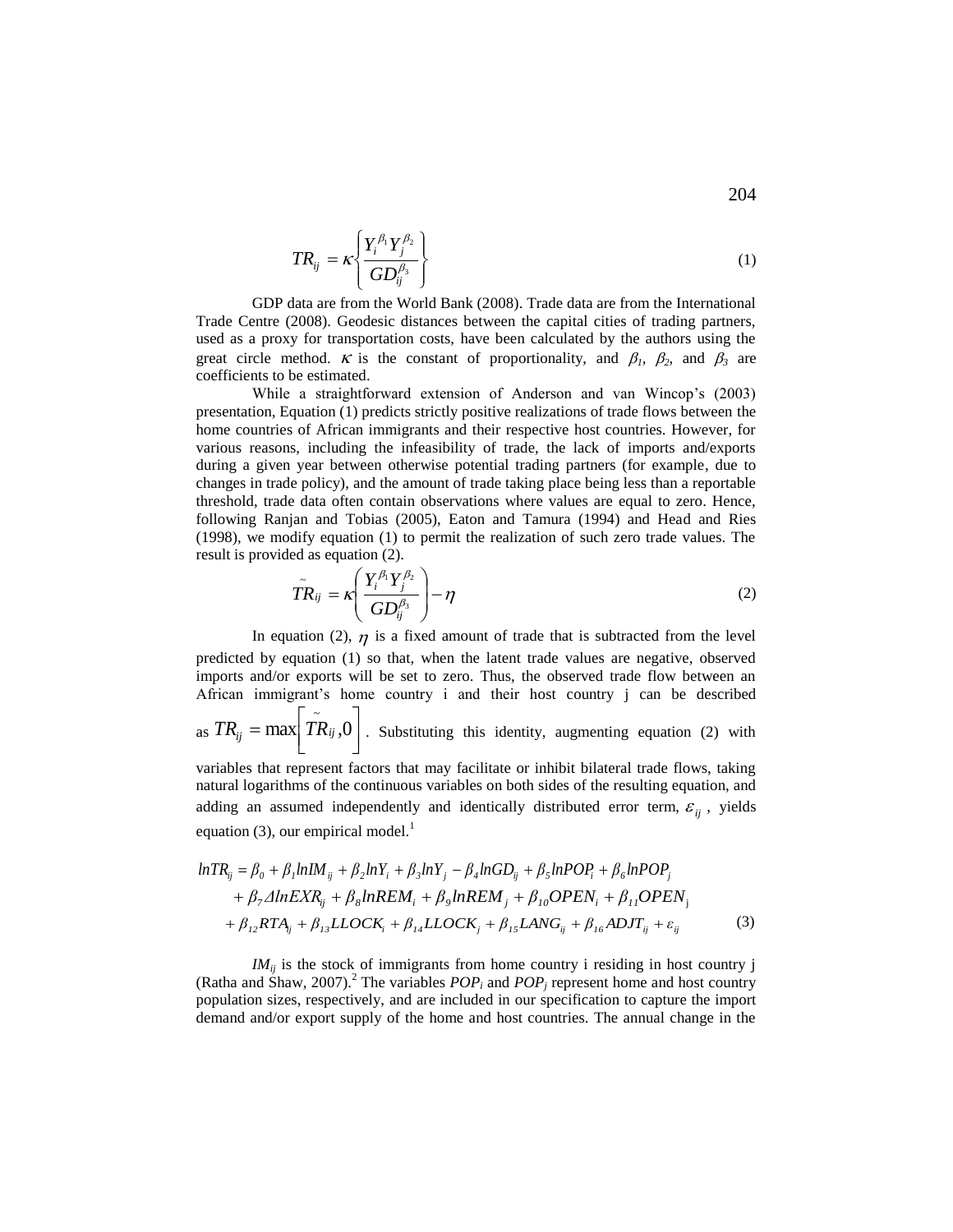home-host country exchange rate ( $\Delta \ln EXR_{ij}$ ), computed as  $\ln EXR_{ijt} - \ln EXR_{ijt-1}$ , captures the effects of changes in the terms of trade (IMF, 2008). Expressed as home country currency units per host country currency unit, an increase in the value of this variable indicates the depreciation of home country j's currency vis-à-vis the host country i's currency and, thus, is expected to correspond with an increase in the home country j's exports to the host country i and a decrease in the home country j's imports from the host country i.

To control for each home country's relative lack of external trading opportunities, we follow Wagner et al. (2002) and include measures of home and host country economic remoteness (*REM<sup>i</sup>* and *REMj*), given for country j as  $\sum_{k=1}^{\infty} \bigl[ (GDP_{_{k}}/GDP_{_{\mathcal{W}}})/GDST_{_{jk}} \bigr]$ *K*  $\sum_{k=1}$  [(GDP<sub>k</sub> / GDP<sub>w</sub>)/ GDST<sub>jk</sub>  $1/\sum_{\mu}^{\infty} [(GDP_{k}/GDP_{w})/GDST_{ik}]$  where  $GDP_{w}$  represents gross global product and k

identifies potential trading partners for home country j other than host country  $i^3$  Lastly, following Head and Ries (1998), we capture each home and host country's general propensity to trade (*OPEN<sup>i</sup>* and *OPENj*) by including the sum of each country's total imports and exports divided by its GDP. These variables measure each country's general trade intensity since GDP represents a country's ability to engage in trade (either in terms of income (importing) or output (exporting)). All values, where necessary, have been normalized to 2000 US dollars.

We also include several dummy variables in our empirical model. Capturing the effects of joint membership in major regional trade agreements, we include a dummy variable  $(RTA_{ii})$  which takes the value to one if both the home and the host countries are parties to the same regional trade agreement (Ghosh and Yamarik, 2004).<sup>4</sup> Limao and Venables (2001) report land transport to be seven times more costly than transport by water, and Brooks (2008) estimates that every one percent reduction in transportation costs leads to a two percent rise in a country's exports. To control for related costs, we include the dummy variables (*LLOCK<sup>i</sup>* and *LLOCKj*) which take the value of one if either country i or country j, respectively, is landlocked. Following Dunlevy (2006) and Hutchinson (2002), who indentify common language as a determinant of trade flows in gravity specifications, we include a dummy variable (*LANGij*) which is equal to one if the host and home countries share a common language. Similarly, we include the dummy variable  $(ADJT_{ij})$  which takes a value of one if the home and host countries share a common border. Data on the geographic location of each country, languages and the adjacency of each pair of home and host countries in our data are from CIA (2008).

Equation (2) presents a baseline augmented gravity equation that conforms to most empirical models used in the previous studies. Estimation of equation (3) allows for determination of whether a general immigrant-trade relationship exists for the cohort of 110 host nations and 43 African home nations in our data during our reference year. Hence, the sign and significance of the coefficient of the immigrant stock variable in equation (3) will inform us of whether African immigrants generally exert the hypothesized positive effects on trade flows between their home and host countries without reference to a particular host/home country. *A priori*, we expect the coefficient of the immigrant stock variable to have a positive sign (i.e.,  $\beta_l > 0$ ).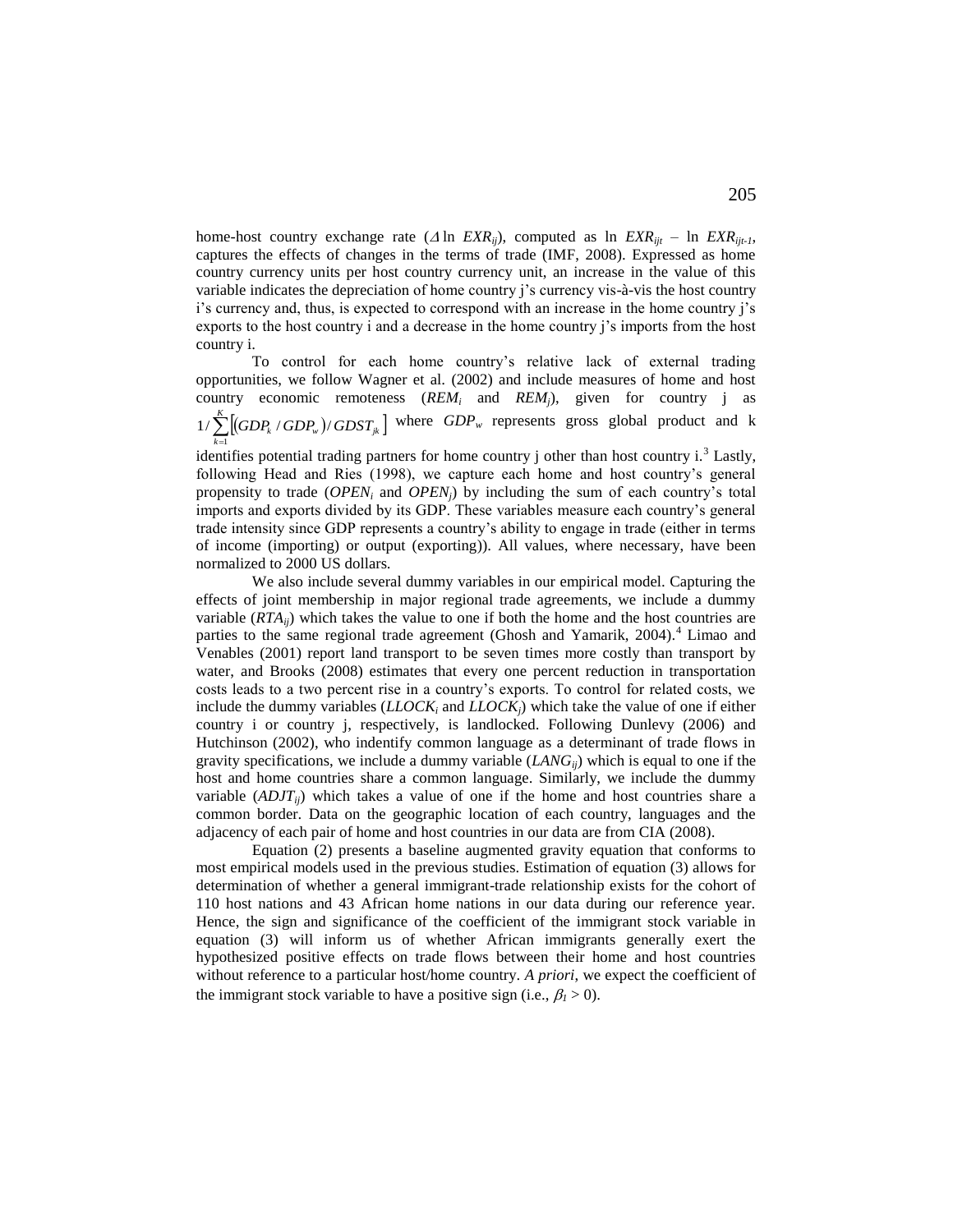Given that our data represent 110 host countries (a number that is significantly larger than the counts of home countries included in any previous study) and that the influences of immigrants on trade may vary from one home country to another, we also estimate a variant of equation (3) for each home country in our data. While controlling for the potential effects of factors that host country-oriented studies often fail to account for, the results obtained from these estimations allow us to evaluate the effects of immigrants on each African home country's trade with the host countries in our data set.<sup>5</sup> An additional, but minor, modification of equation (3) allows the estimation of average import/export effects for each home country in our study. Equation (4) illustrates the resulting model.<br>  $\ln T P = \rho + \frac{43}{2} [\rho (\ln M \cdot HOME)] + \rho \ln Y + \rho \ln Y - \rho \ln CD + \rho \ln DQ$ resulting model.

$$
\ln TR_{ij} = \beta_0 + \sum_{i=1}^{43} [\beta_{ii} (\ln IM_{ij}xHOME_i)] + \beta_2 \ln Y_i + \beta_3 \ln Y_j - \beta_4 \ln GD_{ij} + \beta_5 \ln POP_i + \beta_6 \ln POP_j + \beta_7 \Delta \ln EXP_{ij} + \beta_8 \ln REM_i + \beta_9 \ln REM_j + \beta_{10} OPEN_i + \beta_{11} OPEN_j + \beta_{12} RTA_{ij} + \beta_{13} LLOCK_i + \beta_{14} LLOCK_j + \beta_{15} LANG_{ij} + \beta_{16} ADJT_{ij} + \sum_{i=2}^{43} \beta_{17i} (HOME_i) + \sum_{j=2}^{110} \beta_{18j} (HOST_j) + \epsilon_{ij}
$$
(4)

The dummy variables *HOME<sup>i</sup>* and *HOST<sup>j</sup>* , respectively, take the value of one for each of the home  $(i = 1, 2, 3..., 43)$  and host  $(j = 2, 3, ..., 110)$  countries and are equal to zero otherwise.  $\beta_{1i}$ , the coefficient of the interaction term between the stock of immigrants from a given home and the dummy variable representing the specific *HOME<sup>i</sup>* country, indicates the home country-specific average effects of immigrants residing in the typical host country. Replacing the home country-specific dummy variables with each of the host country-specific dummy variables  $HOST_i$  (j = 1,.., 110) and re-estimating equation (4), we obtain the host country-specific average effects of immigrants on trade flows with the typical home country. Finally, to indicate the economic significance of the effects of immigrants on their respective home country's trade and to compare the magnitudes of the effects across immigrants from different home countries, using the coefficients derived from equation (4) we estimate the additional amount of trade (exports and imports) that would be generated per-immigrant from each of our reference home countries.

#### **EMPIRICAL RESULTS**

#### **Descriptive Statistics**

Table 1 presents the descriptive statistics for the variables included in our model. During our reference year, 2005, about 3,652 immigrants from the typical African home country resided in the typical host country in our data set. The typical host country exported roughly \$1.10 worth of goods (\$39.8 million) to the typical home country for every \$1.00 worth of goods (\$35.7 million) it imported from the typical home country. The typical host and home countries are located about 6,828 miles apart. While the typical African home country has a GDP of about \$15 billion, a population of about 17 million, and a trade openness value of 0.83, the typical host nation has a GDP of \$340 billion (23 times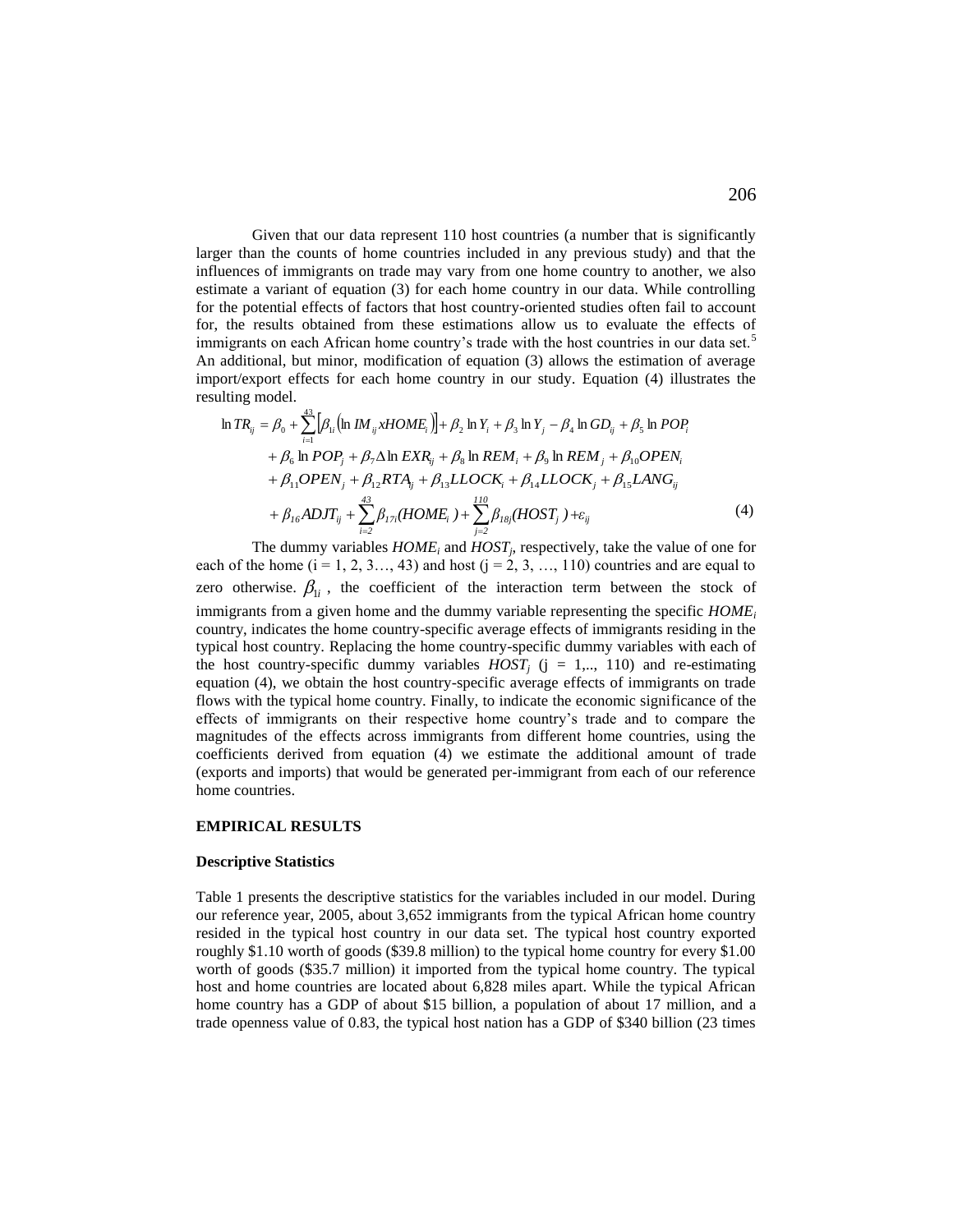larger than the typical African home nation's GDP), a population of 38.3 million (more than double that of the typical African home nation), and a slightly higher (0.97) trade openness value. Fewer than 10 percent of the included home and host countries share the same official language or are members to one or more of the same regional trading agreements. Also, only 2 percent of country pairs share common borders. Finally, about 30 percent of the home nations and 21 percent of African immigrants' host nations are landlocked. Accounting for factors that may facilitate or hinder bilateral trade flows, we examine the extent to which immigrants from African home nations affect bilateral trade between their respective home and host nations. To this end, information on the distribution of African emigrants across different host countries and their respective host nation's trade relations with different African home nations is relevant. Table 2 lists the number of African home nations that each of the host countries in our study have trade relations with and each of the host nations' average stock of immigrants from the African home nations. Ranging from Tajikistan, which trades with only nine of the African home nations in our sample, to the US and the UK which have trade relations with almost all of the African home nations, the home nations in our study account for about 31 percent of the countries in the world that have trade relations with a typical host nation in our data. Furthermore, during our reference year, 31 of the 110 nations did not host any immigrants from the cohort of African nations. Across host nations outside of the continent, the largest stocks of African immigrants are found in France (3.7 million), Spain (891,274), the UK (708,469), and the US (673,543). Among host nations within Africa, Cote d'Ivoire and South Africa, followed by the Sudan, Tanzania and Uganda, host relatively larger numbers of immigrants from other African home nations.

#### **TABLE 1 DESCRIPTIVE STATISTICS OF THE VARIABLES IN THE MODEL**

| Variable                                                    | Mean       | Std. Dev.  |
|-------------------------------------------------------------|------------|------------|
| Host Country Exports (thousands US\$)                       | 39,781.57  | 301,969.70 |
| Host Country Imports (thousands US\$)                       | 35,705.85  | 231,255.80 |
| <b>Immigrant Stock</b>                                      | 3,652.33   | 37,324.86  |
| Geodesic Distance between Home and Host Countries           | 6,828.77   | 3,499.56   |
| Home Country GDP (billions of US\$)                         | 15.10      | 32.00      |
| Host Country GDP (billions of US\$)                         | 340.00     | 1,250.00   |
| Home Country Population (millions)                          | 17.30      | 18.90      |
| <b>Host Country Population (millions)</b>                   | 38.30      | 117.00     |
| Percent Change in Exchange Rate                             | 1.43       | 3.59       |
| Home Country Economic Remoteness                            | 467,503.80 | 789.782.00 |
| <b>Host Country Economic Remoteness</b>                     | 160,428.10 | 448,237.70 |
| Home Country Trade Openness                                 | 0.83       | 0.46       |
| <b>Host Country Trade Openness</b>                          | 0.97       | 0.58       |
| Home Country Landlocked (dummy variable)                    | 0.30       | 0.46       |
| Home Country Landlocked (dummy variable)                    | 0.21       | 0.41       |
| Home-Host Country Adjacency (dummy variable)                | 0.02       | 0.14       |
| Common Language in Home and Host Countries (dummy variable) | 0.09       | 0.29       |
| Host-Home Membership in Common Regional Trade               |            |            |
| Agreement(s) (dummy variable)                               | 0.08       | 0.28       |

*Standard deviations in parentheses*.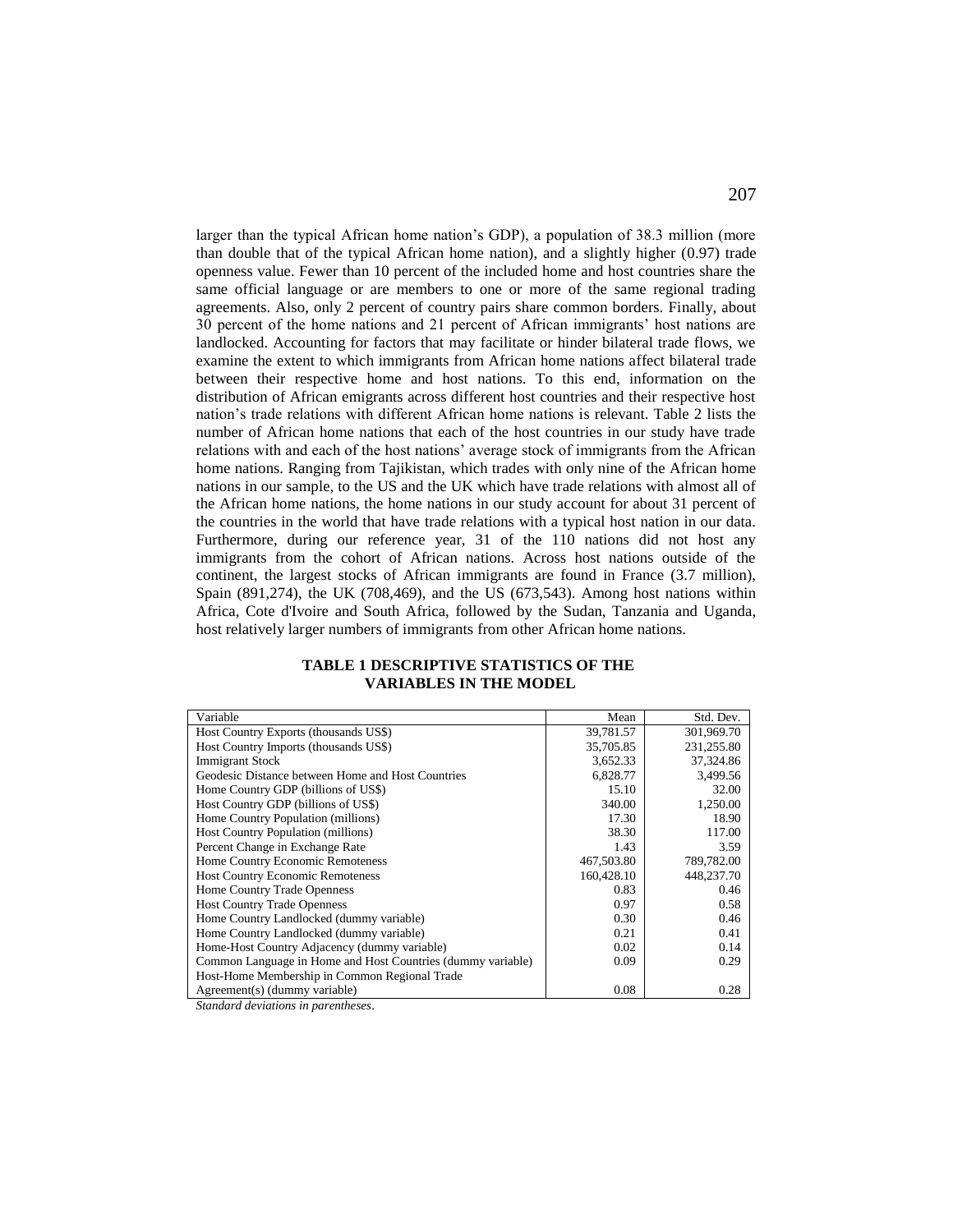| TABLE 2                                                                    |
|----------------------------------------------------------------------------|
| <b>TRADE RELATIONSHIPS OF AFRICAN NATIONS AND CONCENTRATION/DISPERSION</b> |
| OF AFRICAN IMMIGRANTS ACROSS HOST COUNTRIES                                |

|                     | No. of African    |                             |                           |                         |                                                          |
|---------------------|-------------------|-----------------------------|---------------------------|-------------------------|----------------------------------------------------------|
|                     | Countries with    | Average Stock of            |                           | No. of African          |                                                          |
|                     | which             | Immigrants from             |                           | Countries with which    | Average Stock of Immigrants<br>from African Home Country |
|                     | the Host has      | <b>African Home Country</b> |                           | the Host has Trade Ties |                                                          |
| Host                | <b>Trade Ties</b> |                             | Host                      |                         |                                                          |
| Albania             | 37                | 0(0)                        | Korea, Republic           | 43                      | 0(0)                                                     |
| Argentina           | 43                | 0(0)                        | Kyrgyz Republic           | 27                      | 0(0)                                                     |
| Armenia             | 33                | 0(0)                        | Latvia                    | $40\,$                  | 0(0)                                                     |
| Australia           | 43                | 4,096.52 (13,218.12)        | Lesotho                   | 19                      | 173.43 (684.39)                                          |
| Austria             | 43                | 430.36 (1,783.05)           | Lithuania                 | 41                      | 0.47(0.97)                                               |
| Bangladesh          | 25                | 0(0)                        | Luxembourg                | 43                      | 146.61 (465.43)                                          |
| <b>Belarus</b>      | 43                | 0(0)                        | Macao                     | 23                      | 0(0)                                                     |
| Belgium             | 43                | 3,364.46 (12,522.67)        | Macedonia, FYR            | 40                      | 16.04 (101.45)                                           |
| <b>Belize</b>       | $28\,$            | 1.94(4.5)                   | Madagascar                | 41                      | 435.41 (1949.18)                                         |
| Benin               | 25                | 1,398.19 (4,896.05)         | Malawi                    | 41                      | 5,366.97 (25,480.37)                                     |
| Bolivia             | 39                | 3.81(6.92)                  | Malaysia                  | 43                      | 0(0)                                                     |
| <b>Brazil</b>       | 43                | 103.1 (517.17)              | Mauritania                | 26                      | 2,112.26 (8,480.08)                                      |
| <b>Brunei</b>       | $22\,$            | 0(0)                        | Mauritius                 | 42                      | 43.07 (198.53)                                           |
| Bulgaria            | 43                | 0(0)                        | Mexico                    | 43                      | 18.38 (42.05)                                            |
| <b>Burkina Faso</b> | 25                | 15,565.2 (60,981.42)        | Moldova                   | 41                      | 0(0)                                                     |
| Cambodia            | 21                | 0(0)                        | Mozambique                | 40                      | 6,814.2 (23,245.59)                                      |
| Cameroon            | $40\,$            | 821.48 (4,691.45)           | Namibia                   | 40                      | 1,303.87 (6,055.25)                                      |
| Canada              | 43                | 6,624.15 (10,438.85)        | Netherlands               | 43                      | 5,578.96 (24,026.54)                                     |
| Cape Verde          | 37                | 31.15 (143.57)              | New Zealand               | 43                      | 756.61 (3,652.09)                                        |
| Cent. Af. Rep.      | 23                | 465.8 (1,420.21)            | Nicaragua                 | 40                      | 5.18 (13.87)                                             |
| Chad                | 22                | 4,484 (14,555)              | Norway                    | 43                      | 440.88 (865.62)                                          |
| Chile               | 40                | 25.07 (54.62)               | Panama                    | 27                      | 7.24(15.14)                                              |
| Colombia            | 43                | 6.24(20.85)                 | Papua New Guinea          | 19                      | 0(0)                                                     |
| Comoros             | 20                | 1,051.23 (4,701.24)         | Paraguay                  | 37                      | 4.07(24.77)                                              |
| Costa Rica          | 40                | 0(0)                        | Peru                      | 42                      | 4.77(8.28)                                               |
| Cote d'Ivoire       | 42                | 47,589.43 (174,800.7)       | Philippines               | 43                      | 41.47 (116.97)                                           |
| Croatia             | 43                | 0(0)                        | Poland                    | 43                      | 37.36 (77.59)                                            |
| Czech Republic      | 43                | 36.1(62.58)                 | Portugal                  | 43                      | 4,390.32 (15,963.41)                                     |
| Denmark             | 43                | 427.34 (866.52)             | Romania                   | 42                      | 0(0)                                                     |
| Dominica            | 29                | 0(0)                        | <b>Russian Federation</b> | 43                      | 0(0)                                                     |
| Dom.Republic        | 21                | 12.47 (29.04)               | Rwanda                    | 39                      | 2,668.4 (15,544.35)                                      |
| Ecuador             | 38                | 5.25(10.34)                 | Senegal                   | 42                      | 6,296.01 (21,305.81)                                     |
| El Salvador         | 37                | 0(0)                        | Slovak Republic           | 43                      | 5.62(9.01)                                               |

208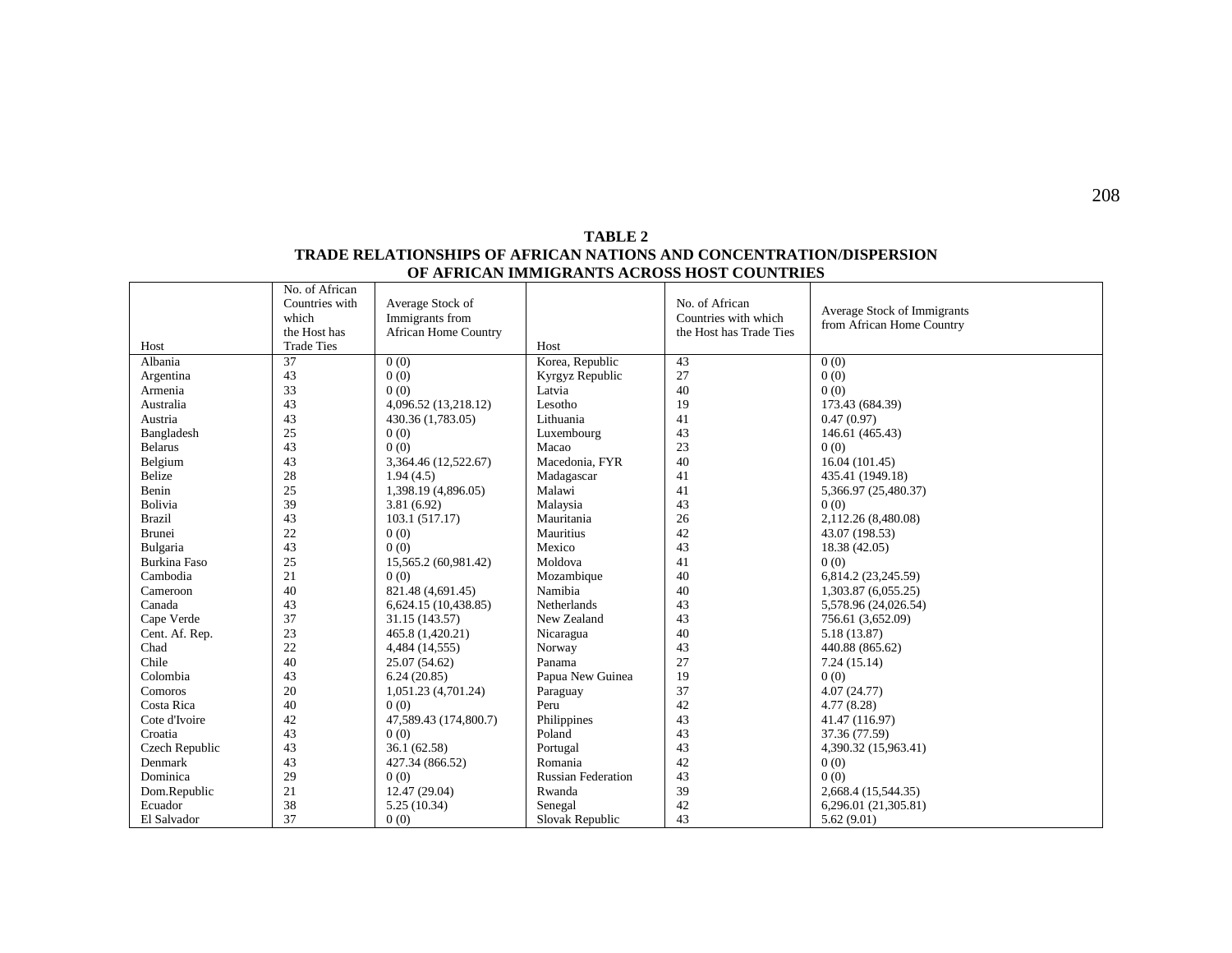| Host                     | No. of African<br>Countries<br>with which the<br>Host has<br><b>Trade Ties</b> | Average Stock of Immigrants<br>from African Home Country | Host                 | $\overline{No}$ . of<br>African<br>Countries<br>with which<br>the Host<br>has Trade<br><b>Ties</b> | Average Stock of Immigrants from African Home<br>Country |
|--------------------------|--------------------------------------------------------------------------------|----------------------------------------------------------|----------------------|----------------------------------------------------------------------------------------------------|----------------------------------------------------------|
| <b>Equatorial Guinea</b> | 21                                                                             | 76.66 (351.29)                                           | Slovenia             | 42                                                                                                 | 0(0)                                                     |
| Estonia                  | 40                                                                             | 0(0)                                                     | South Africa         | 42                                                                                                 | 26, 293.6 (92, 997. 36)                                  |
| Ethiopia                 | 41                                                                             | 7,508.34 (45,908.05)                                     | Spain                | 43                                                                                                 | 20,727.32 (105,367.3)                                    |
| Finland                  | 43                                                                             | 132.13 (249.36)                                          | Sudan                | 40                                                                                                 | 14,520.72 (64,314.24)                                    |
| France                   | 43                                                                             | 71,481.84 (241,447.9)                                    | Swaziland            | 25                                                                                                 | 1,388.11 (5,083.35)                                      |
| Gabon                    | 40                                                                             | 4,390.28 (11,467.01)                                     | Sweden               | 43                                                                                                 | 1,055.83 (2,080.11)                                      |
| Gambia, The              | 33                                                                             | 6,553.09 (22,983.65)                                     | Switzerland          | 42                                                                                                 | 1,400.37 (2,126.28)                                      |
|                          |                                                                                |                                                          |                      |                                                                                                    |                                                          |
|                          |                                                                                |                                                          | Syrian Arab          |                                                                                                    |                                                          |
| Georgia                  | 32                                                                             | 0(0)                                                     | Republic             | 32                                                                                                 | 0(0)                                                     |
| Germany                  | 43                                                                             | 8,285.6 (18,212.74)                                      | Tajikistan           | 9                                                                                                  | 0(0)                                                     |
| Greece                   | 43                                                                             | 973.67 (4,350.25)                                        | Tanzania             | 42                                                                                                 | 11,082.25 (32,882.84)                                    |
| Guatemala                | 40                                                                             | 0.64(3.54)                                               | Thailand             | 43                                                                                                 | 0(0)                                                     |
| Guinea-Bissau            | 18                                                                             | 617.18 (2,295.72)                                        | Togo                 | 24                                                                                                 | 1,730.93 (7,916.05)                                      |
|                          |                                                                                |                                                          | Trinidad and         |                                                                                                    |                                                          |
| Honduras                 | 33                                                                             | 0.34(0.94)                                               | Tobago               | 39                                                                                                 | 0(0)                                                     |
| Hong Kong                | 42                                                                             | 0(0)                                                     | Tunisia              | 42                                                                                                 | 499.5 (2,370.95)                                         |
| Hungary                  | 43                                                                             | 34.99 (83.83)                                            | Turkey               | 43                                                                                                 | 94.93 (192.63)                                           |
| Iceland                  | 34                                                                             | 11.48 (27.8)                                             | Uganda               | 41                                                                                                 | 10,034.13 (30,931.88)                                    |
| India                    | 43                                                                             | 103.26 (423.91)                                          | Ukraine              | 43                                                                                                 | 0(0)                                                     |
|                          |                                                                                |                                                          | United               |                                                                                                    |                                                          |
| Iran                     | 41                                                                             | 0(0)                                                     | Kingdom              | 43                                                                                                 | 16,476.03 (34,155.82)                                    |
| Ireland                  | 43                                                                             | 457.19 (1,423.4)                                         | <b>United States</b> | 43                                                                                                 | 15,663.79 (27,403.32)                                    |
| Israel                   | 42                                                                             | 9,208.01 (36,610.82)                                     | Uruguay              | 39                                                                                                 | 4.82(14.31)                                              |
| Italy                    | 43                                                                             | 12,397.68 (45,552.16)                                    | Venezuela            | 38                                                                                                 | 34.25 (138.48)                                           |
| Japan                    | 43                                                                             | 163.42 (363.99)                                          | Zambia               | 37                                                                                                 | 3,027.59 (10,213.15)                                     |
| Kazakhstan               | 40                                                                             | 0(0)                                                     | Total                | 36.5                                                                                               | 3,624.12 (37,181.81)                                     |

**TABLE 2 (continued)**

*Standard deviations in parentheses.*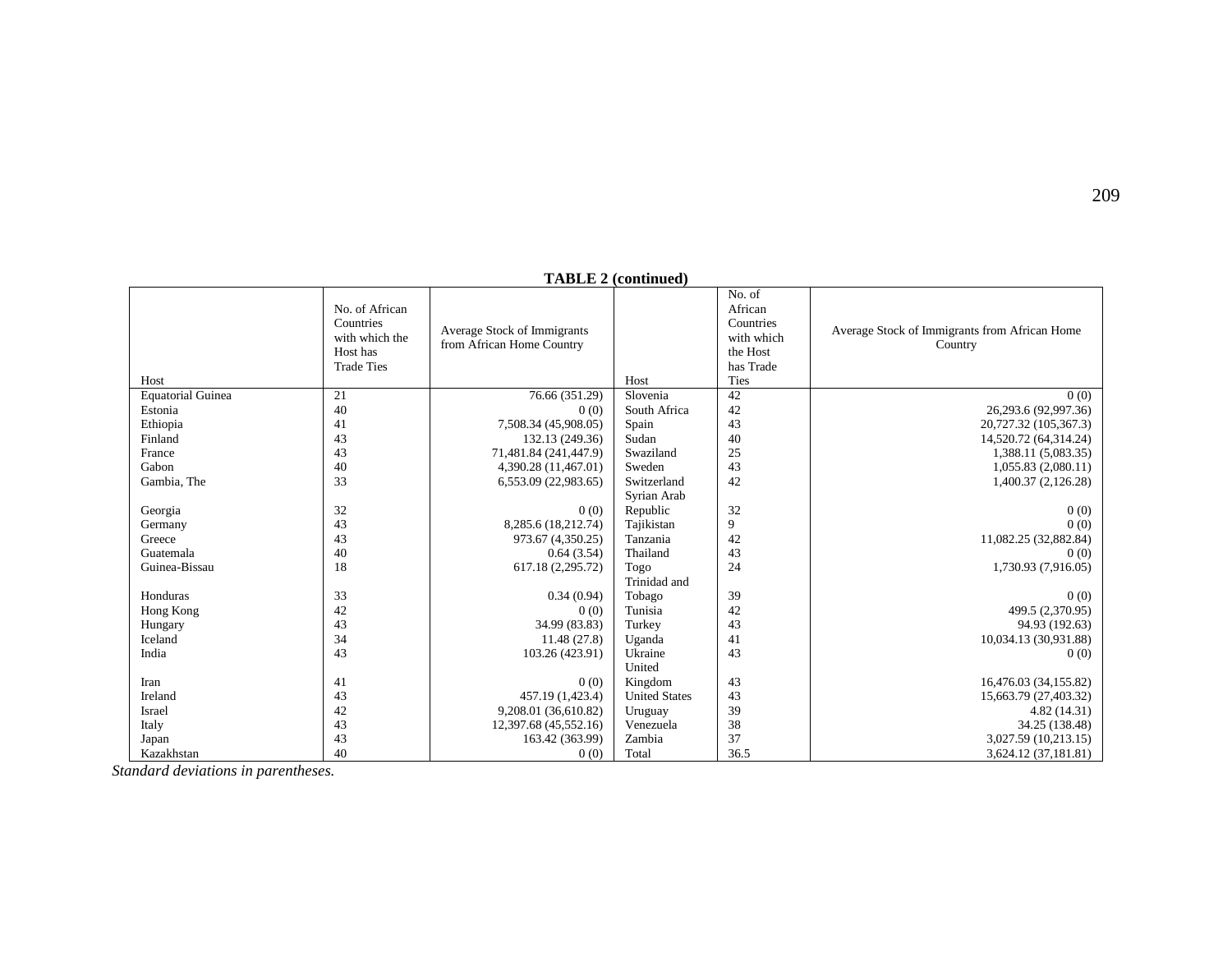Comparing the relative stocks of African immigrants across host countries, we find that with the exception of France, Portugal and Italy (where they account for 49%, 35%, and 24%, respectively), African immigrants do not account for sizable proportions of the total immigrant populations in host nations located outside of Africa. In the UK and in the US, for example, immigrants of African origin accounted for 16 percent and 2 percent of the immigrant populations, respectively. On the contrary, in more than 50 percent of the host nations within the region, African immigrants accounted for more than 67 percent of the total immigrant stock in each host country. The relatively larger proportion of immigrants of African descent in several host nations within the region, as compared to host nations in other regions, when coupled with the economic and social reasons that generally induce immigrants to choose a country as their host nation, suggest that many of the immigrants in African host nations are refugees.

The presence of variation in the proportion of the stock of African immigrants among host nations within and outside the region underscores the need to examine whether or not the immigrant-trade link reported in prior studies applies to immigrants of African origin both from their home and their host countries' perspectives. Thus, we first address the general immigrant-trade link from the host nations' perspectives. We then proceed to consider the effect of immigrants on each home country's trade with the typical host nation.

#### **The African Immigrant-Trade Relationship**

In Table 3, we present both the coefficients and the decomposition of the estimated effects (that is, the trade-initiation effects and trade-intensification effects) for each of the variables included in our base model (presented as equation (2)). The results were obtained from application of the Tobit regression technique using both host nations' imports from  $[columns (a)-(c)]$  and exports to  $[columns (d)-(f)]$  each of the African home countries in our study as the dependent variable series. We employ the Tobit technique for two reasons that are specific to our trade data and research questions. First, even though they serve as hosts to immigrants from African home countries, some host nations in our study have no trade relationship with the African home countries in our study, resulting in a zero value for the dependent variable series during the reference year.<sup>6</sup> A zero value of trade for a given year, however, may not imply a lack of trade relationship between the countries, since a zero trade value may arise, for example, due to the total volume of transactions conducted being lower than a reportable threshold. The use of the Tobit technique enables us to account for the prevalence of zero trade values without necessarily equating zero with the lack of a trade relationship in other years (Eaton and Tamura, 1994). Second, a rise in the volume of bilateral trade flows between a given pair of host and home countries may indicate an increase in the level of existing trade (for example, as a result of a rise in the demand for goods already being traded or for different sets of goods and/or a fall in transactions costs that may be attributed to immigrants) or the initiation of new trade (for example, due to new transactions involving goods that were not previously traded), or a combination of both events. In addition to accounting for zero trade values, the Tobit technique allows the decomposition of the estimated effects of changes in a variable on home-host country trade flows into separate tradeinitiation and trade-intensification effects.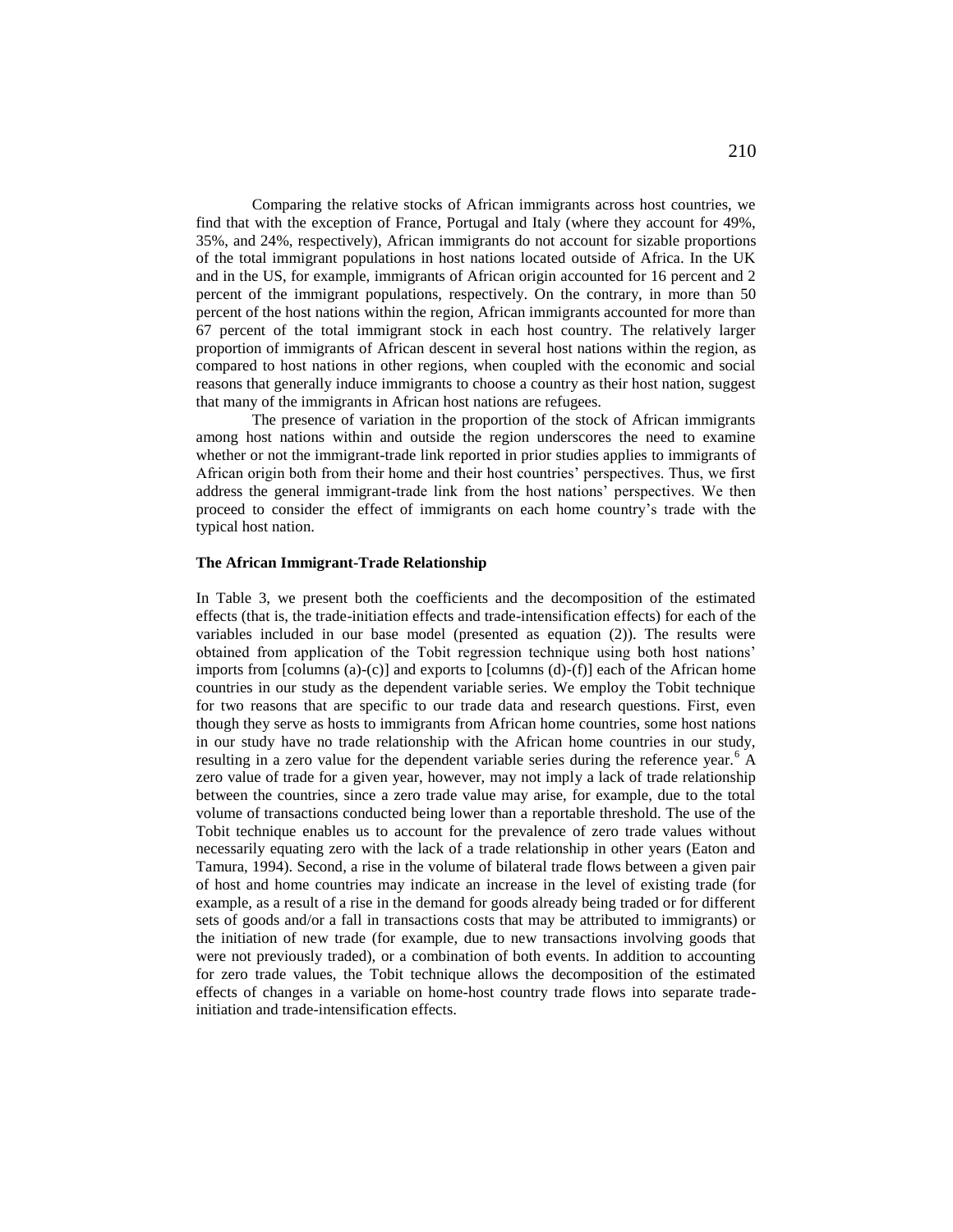We begin our discussion of the results by referencing the coefficient estimates of the immigrant stock variable reported in Table 3. It is from these coefficients that we confirm whether the generally-reported pro-trade effect of immigrants applies to immigrants of African descent. We observe that the Tobit coefficients of the immigrant stock variable (in both the host imports and host exports regressions) are positive and highly significant ( $p$ <0.01), indicating that immigrants of African descent exert the hypothesized pro-trade effects on their host country's imports from and exports to their home countries. While the coefficients are not directly interpretable, given the doublelogarithmic functional form of the estimation equation and, specifically, the size of the Tobit regression parameters, which are very small relative to the median host-home country trade values in our study, following Head and Ries (2002) we heuristically interpret the Tobit coefficients as elasticity estimates. Accordingly, the estimates presented in columns (a) and (d) indicate that a one percent increase in the stock of African immigrants in the typical host country corresponds with respective increases of 0.259 percent and 0.132 percent in the host country's imports from and exports to the typical African home country.

Comparing the relative effects of immigrants on their typical host nation's imports and exports, the results indicate that the observed effect of African immigrants on the typical host country's imports is nearly twice the magnitude of their effect on the host's exports to their respective home countries. These findings correspond with the observation of Dunlevy and Hutchinson (1999, 2001), Wagner et al., (2002) and Bryant et al., (2004) who, among others, report that immigrants exert greater effects on their host country's imports than on their host's exports to the typical home country.<sup>7</sup>

Decomposing the coefficients into trade-initiation and trade-intensification effects (reported, respectively, in columns (b) and (c) for host imports and columns (e) and (f) for host exports), we observe that both effects are significant. Accordingly, while a one percent increase in the stock of African immigrants in a given host nation would raise the likelihood that the given host country's imports from the typical African home country by 0.0166 percent, it would raise the volume of imports by about 0.172 percent.<sup>8</sup> The corresponding initiation and intensification effects on the host country's exports to the typical African home country are 0.005 percent and 0.08 percent, respectively.

Turning to the remaining variables included in the base model, we find that with one exception, all coefficients are of the *a priori* expected signs. Hence, as hypothesized, higher GDP values correspond with increased host country exports and imports, and greater geodesic distance between the typical African immigrants' host and home nations has a negative effect on bilateral trade. Again, consistent with the hypothesized positive effects of market size, the coefficients of the population variables are positive and significant in both regressions. The coefficients of the variable representing the change in the home-host country exchange rate are statistically insignificant in both regressions. While greater host country economic remoteness is detrimental to a nation's exports and imports, unexpectedly, the typical African home nation's economic remoteness corresponds with increased imports and exports.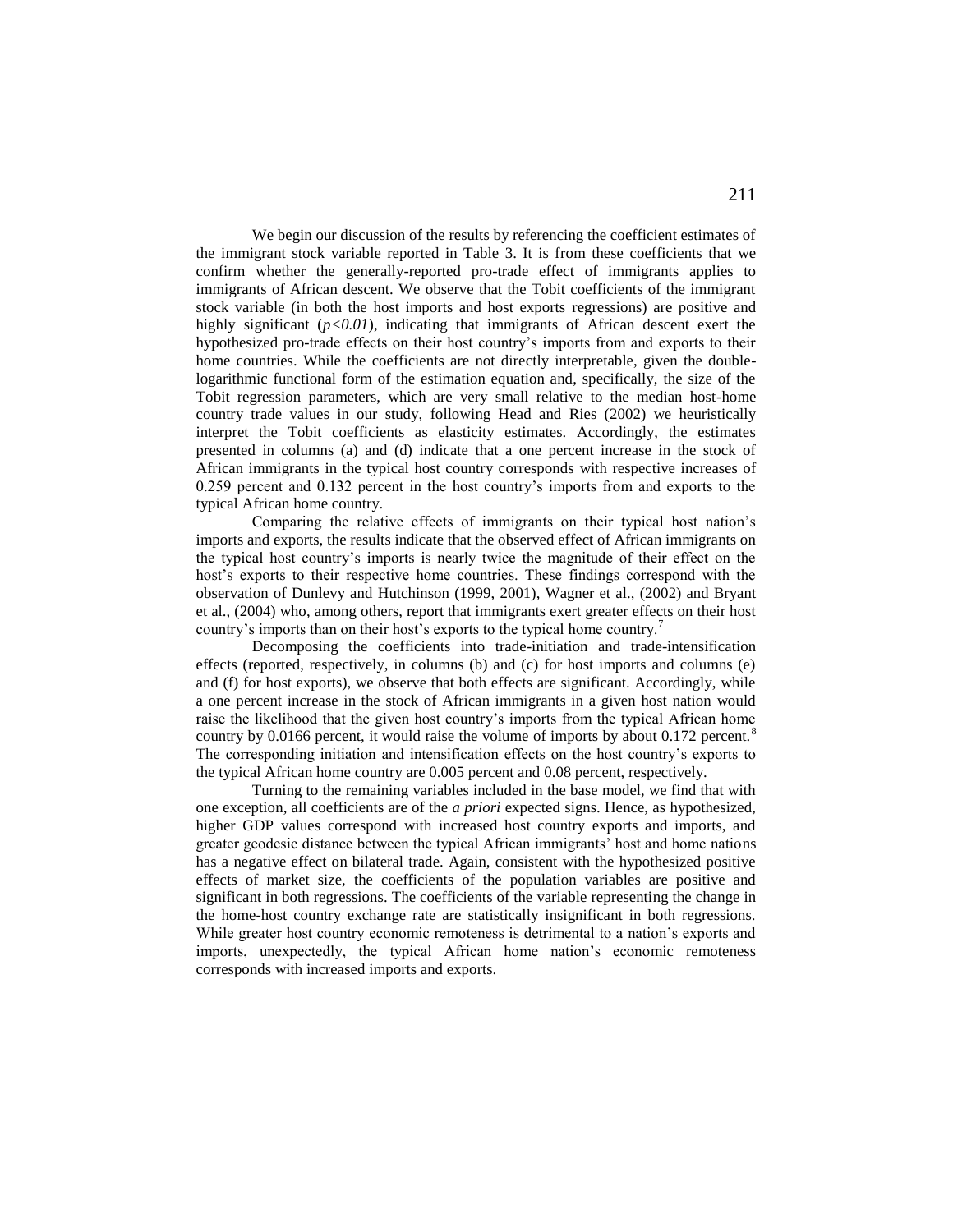|                                         |                  | <b>Host Imports (Home Exports)</b> |              |
|-----------------------------------------|------------------|------------------------------------|--------------|
|                                         | (a)              | (b)                                | (c)          |
| In Immigrantsii                         | $0.259***$       | $0.172***$                         | $0.0166***$  |
|                                         | (0.0253)         | (0.0168)                           | (0.00162)    |
| In $GDP_i$ (Home)                       | 2.685***         | 1.785***                           | $0.172***$   |
|                                         | (0.201)          | (0.134)                            | (0.0129)     |
| $ln$ GDP <sub>i</sub> (Host)            | $0.278*$         | $0.185*$                           | $0.0178*$    |
|                                         | (0.147)          | (0.0975)                           | (0.0094)     |
| In Geographic Distance                  | $-1.510***$      | $-1.004***$                        | $-0.0967***$ |
|                                         | (0.117)          | (0.0775)                           | (0.00747)    |
| In Population <sub>i</sub> (Home)       | $0.348***$       | $0.232***$                         | $0.0223***$  |
|                                         | (0.0693)         | (0.0461)                           | (0.00444)    |
| In Population <sub>i</sub> (Host)       | $0.453***$       | $0.301***$                         | $0.0290***$  |
|                                         | (0.0610)         | (0.0405)                           | (0.00391)    |
| $\Delta$ ln Exchange Rate <sub>ii</sub> | 0.0273           | 0.0182                             | 0.00175      |
|                                         | (0.0182)         | (0.0121)                           | (0.00116)    |
| In Econ. Remot., (Home)                 | 1.404***         | $0.933***$                         | 0.0899***    |
|                                         | (0.205)          | (0.136)                            | (0.0131)     |
| In Econ. Remot., $(Host)$               | $-0.706***$      | $-0.469***$                        | $-0.0452***$ |
|                                         | (0.131)          | (0.0869)                           | (0.00837)    |
| Trade Openness <sub>i</sub> (Home)      | $1.640***$       | $1.090***$                         | $0.105***$   |
|                                         | (0.161)          | (0.107)                            | (0.0103)     |
| Trade Openness <sub>i</sub> (Host)      | $0.953***$       | $0.634***$                         | $0.0610***$  |
|                                         | (0.111)          | (0.0741)                           | (0.00714)    |
| Regional Trade Agreement <sub>ii</sub>  | $2.104***$       | 1.554***                           | $0.0985***$  |
|                                         | (0.262)          | (0.174)                            | (0.0168)     |
| Landlocked <sub>i</sub> (Home)          | $-0.847***$      | $-0.550***$                        | $-0.0574***$ |
|                                         | (0.132)          | (0.0881)                           | (0.00849)    |
| Landlocked <sub>i</sub> (Home)          | $-0.886***$      | $-0.569***$                        | $-0.0616***$ |
|                                         | (0.151)          | (0.100)                            | (0.00965)    |
| Common Language <sub>ii</sub>           | $1.542***$       | $1.108***$                         | $0.0791***$  |
|                                         | (0.193)          | (0.129)                            | (0.0124)     |
| Adjacent (Home and Host) <sub>ii</sub>  | $-0.667$         | $-0.425$                           | $-0.0473$    |
|                                         | (0.450)          | (0.299)                            | (0.0288)     |
| Constant                                | $-75.16***$      | $-49.96***$                        | $-4.814***$  |
|                                         | (8.465)          | (5.627)                            | (0.542)      |
| Observations                            | 4,112            |                                    |              |
| Pseudo R-Squared                        | 0.613            |                                    |              |
| Log Likelihood Ratio                    | $-8,657$         |                                    |              |
| Sigma (Std. Error)                      | $3.33(0.046)$ ** |                                    |              |
| Chi-Squared (df)                        | 3,119 (167)***   |                                    |              |

### **TABLE 3. TOBIT ESTIMATES OF THE EFFECTS OF AFRICAN IMMIGRANTS ON HOST-HOME COUNTRY TRADE**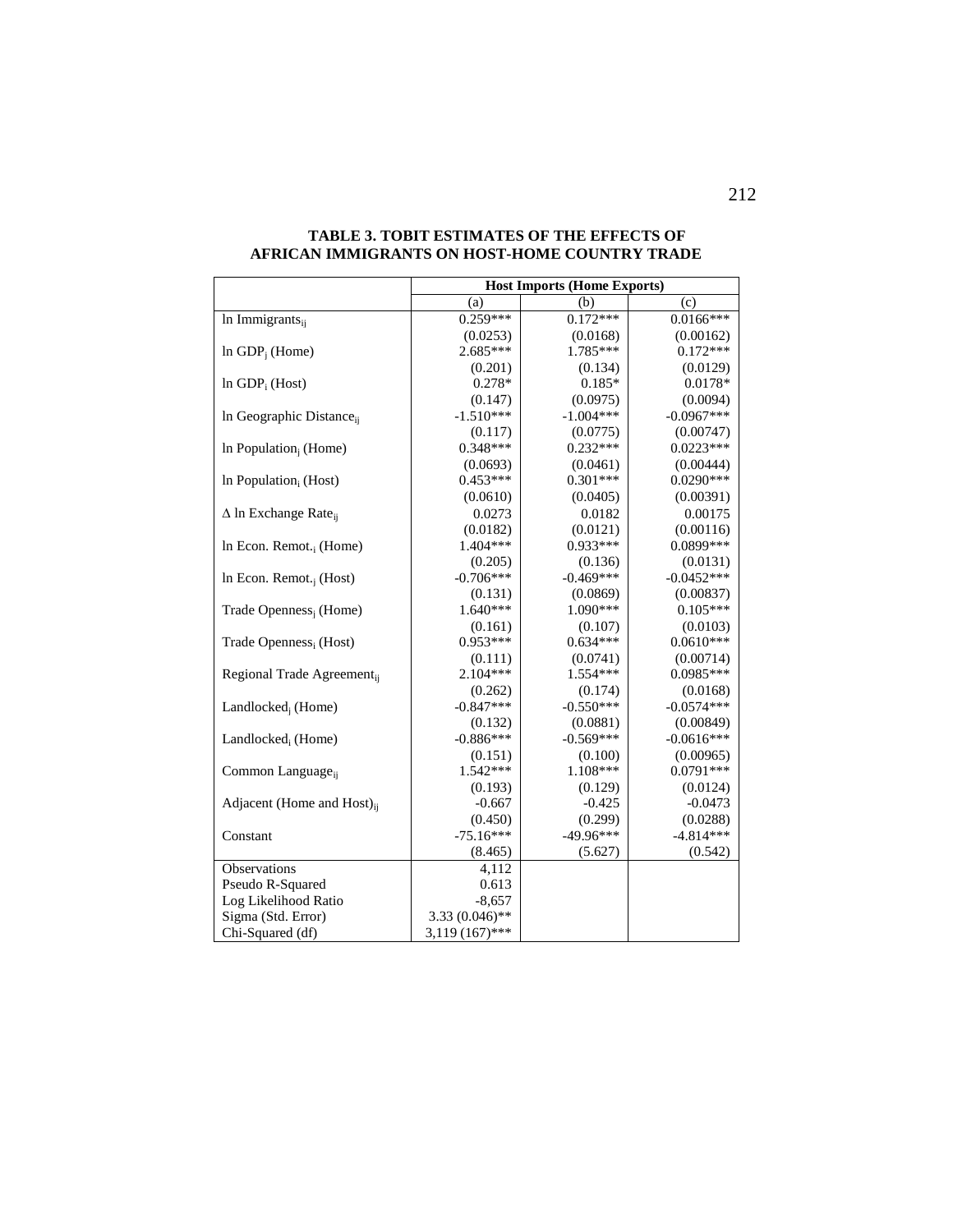|                                         | тирге э (социнаса)<br><b>Host Exports (Home Imports)</b> |             |              |  |  |  |  |
|-----------------------------------------|----------------------------------------------------------|-------------|--------------|--|--|--|--|
|                                         | (d)                                                      | (e)         | (f)          |  |  |  |  |
| In Immigrants <sub>ii</sub>             | $0.132***$                                               | $0.0800***$ | $0.00503***$ |  |  |  |  |
|                                         | (0.0232)                                                 | (0.0176)    | (0.00111)    |  |  |  |  |
| In $GDP_i$ (Home)                       | $1.342***$                                               | $1.002***$  | $0.0631***$  |  |  |  |  |
|                                         | (0.184)                                                  | (0.140)     | (0.00879)    |  |  |  |  |
| $ln GDP_i (Host)$                       | 1.030***                                                 | 0.887***    | 0.0558***    |  |  |  |  |
|                                         | (0.132)                                                  | (0.101)     | (0.00633)    |  |  |  |  |
| In Geographic Distance <sub>ii</sub>    | $-2.132***$                                              | $-1.580***$ | $-0.0994***$ |  |  |  |  |
|                                         | (0.107)                                                  | (0.0812)    | (0.00511)    |  |  |  |  |
| In Population <sub>i</sub> (Home)       | $0.260***$                                               | $0.219***$  | $0.0138***$  |  |  |  |  |
|                                         | (0.0636)                                                 | (0.0484)    | (0.00305)    |  |  |  |  |
| In Population <sub>i</sub> (Host)       | $0.321***$                                               | $0.188***$  | $0.0118***$  |  |  |  |  |
|                                         | (0.0560)                                                 | (0.0424)    | (0.00267)    |  |  |  |  |
| $\Delta$ ln Exchange Rate <sub>ii</sub> | 0.0176                                                   | 0.00916     | 0.000576     |  |  |  |  |
|                                         | (0.0166)                                                 | (0.0126)    | (0.000795)   |  |  |  |  |
| In Econ. Remot.; (Home)                 | $0.468**$                                                | $0.365**$   | $0.0230**$   |  |  |  |  |
|                                         | (0.188)                                                  | (0.143)     | (0.00898)    |  |  |  |  |
| In Econ. Remot., $(Host)$               | $-0.512***$                                              | $-0.277***$ | $-0.0174***$ |  |  |  |  |
|                                         | (0.117)                                                  | (0.0892)    | (0.00561)    |  |  |  |  |
| Trade Openness <sub>i</sub> (Home)      | $0.495***$                                               | $0.330***$  | $0.0208***$  |  |  |  |  |
|                                         | (0.148)                                                  | (0.113)     | (0.0071)     |  |  |  |  |
| Trade Openness <sub>i</sub> (Host)      | $1.624***$                                               | $1.155***$  | $0.0726***$  |  |  |  |  |
|                                         | (0.101)                                                  | (0.0770)    | (0.00484)    |  |  |  |  |
| Regional Trade Agreement <sub>ii</sub>  | 1.677***                                                 | 1.318***    | $0.0562***$  |  |  |  |  |
|                                         | (0.241)                                                  | (0.184)     | (0.0116)     |  |  |  |  |
| Landlocked <sub>i</sub> (Home)          | $-1.417***$                                              | $-1.129***$ | $-0.0857***$ |  |  |  |  |
|                                         | (0.121)                                                  | (0.0927)    | (0.00583)    |  |  |  |  |
| Landlocked <sub>i</sub> (Home)          | $-0.752***$                                              | $-0.847***$ | $-0.0648***$ |  |  |  |  |
|                                         | (0.138)                                                  | (0.106)     | (0.00666)    |  |  |  |  |
| Common Language <sub>ii</sub>           | 1.714***                                                 | $1.672***$  | $0.0657***$  |  |  |  |  |
|                                         | (0.179)                                                  | (0.135)     | (0.00848)    |  |  |  |  |
| Adjacent (Home and Host) $_{ii}$        | $-0.587$                                                 | $-0.0845$   | $-0.00549$   |  |  |  |  |
|                                         | (0.415)                                                  | (0.315)     | (0.0198)     |  |  |  |  |
| Constant                                | $-43.71***$                                              | $-36.35***$ | $-2.287***$  |  |  |  |  |
|                                         | (7.715)                                                  | (5.867)     | (0.369)      |  |  |  |  |
| Observations                            | 4,112                                                    |             |              |  |  |  |  |
| Pseudo R-Squared                        | 0.701                                                    |             |              |  |  |  |  |
| Log Likelihood Ratio                    | $-8,503$                                                 |             |              |  |  |  |  |
| Sigma (Std. Error)                      | $3.06(0.042)$ **                                         |             |              |  |  |  |  |
|                                         | 3,957                                                    |             |              |  |  |  |  |
| Chi-Squared (df)                        | $(167)$ ***                                              |             |              |  |  |  |  |

**TABLE 3 (continued)**

*Standard errors in parentheses. "\*\*\*", "\*\*", and "\*" indicate significance from zero at the 1%, 5% and 10% levels, respectively*

The coefficients of the variables representing the trade openness of both the host and the home nations are positive and significant across all estimations. This indicates that the volume of bilateral trade flows between the typical African immigrants' host and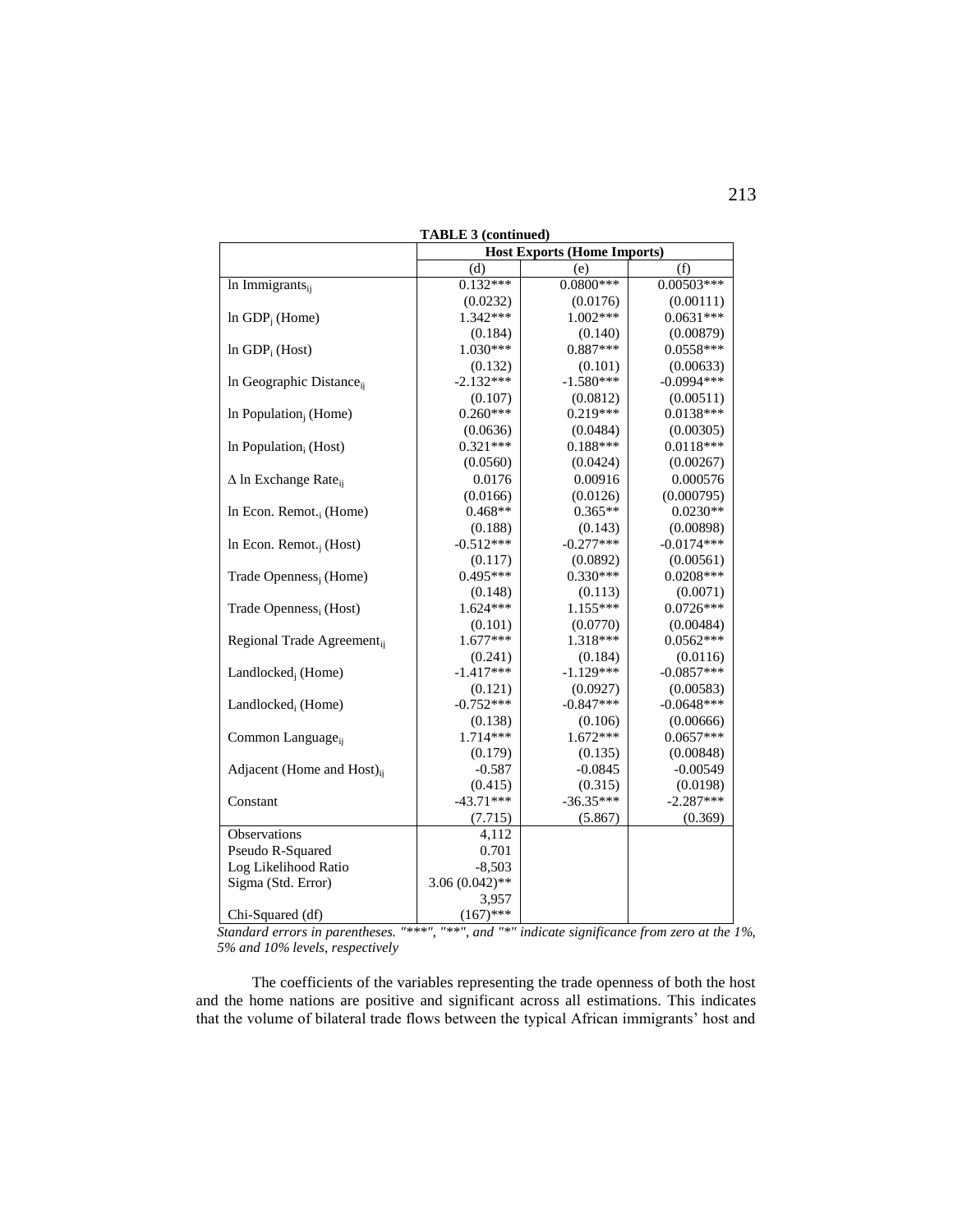home countries is larger the more open the host and the home countries generally are to trading. Similarly, if the typical African immigrants' home and host nations are parties to the same regional trade agreement(s) or share a common language, they tend to trade more with one another relative to those host-home nation pairs that are not members to the same regional trade agreement(s) or that do not share a common language. Indicative of the importance of port facilities and the higher costs associated with land transport as compared to sea transport, we find that the volume of trade between African immigrants' home and host nations is lower if one or both of the host and the home countries lack coastal access.

As has been observed in previous studies for migrants from many other countries, the results presented here indicate that migrants from African countries typically exert statistically significant and economically considerable positive effects on their host nation's trade with their home countries. Nonetheless, as discussed earlier, whether this finding uniformly applies to immigrants from each African home country and to migrants from African nations who reside in each host nation are empirical questions that cannot be answered using the results from our base model. As the latter question has been investigated for several host nations, we focus on the former.

#### **Examining the Effects of Immigrants from the Home Countries' Perspectives**

Having confirmed that immigrants of African descent exert pro-trade effects that are comparable to those documented by prior studies for immigrants from other countries, we turn our attention to the question: do immigrants from each African home country exert positive effects on trade between their respective home and host countries? We address this question because, although the results presented in Table 3 allow us to say that the immigrant-trade link observed from previous studies also applies, generally, to immigrants from African countries, we cannot infer whether similar effects are observed for immigrants from each home country. Two important factors dictate the need for further analysis; namely, variation in the average stock of immigrants from each of the African home countries and considerable differences in their concentration/dispersion across different host countries. The values presented in column (a) of Table 4 indicate considerable differences in the number of countries that host immigrants from different African nations: varying from fewer than 85 countries (for Lesotho, Eritrea, Chad and Guinea-Bissau, etc) to more than 100 countries (for Algeria, Ethiopia and Kenya, etc). The values clearly reveal that while immigrants from some African countries are found in just a few host countries, immigrants from several other home countries are found in more than 85 percent of the host countries in our data.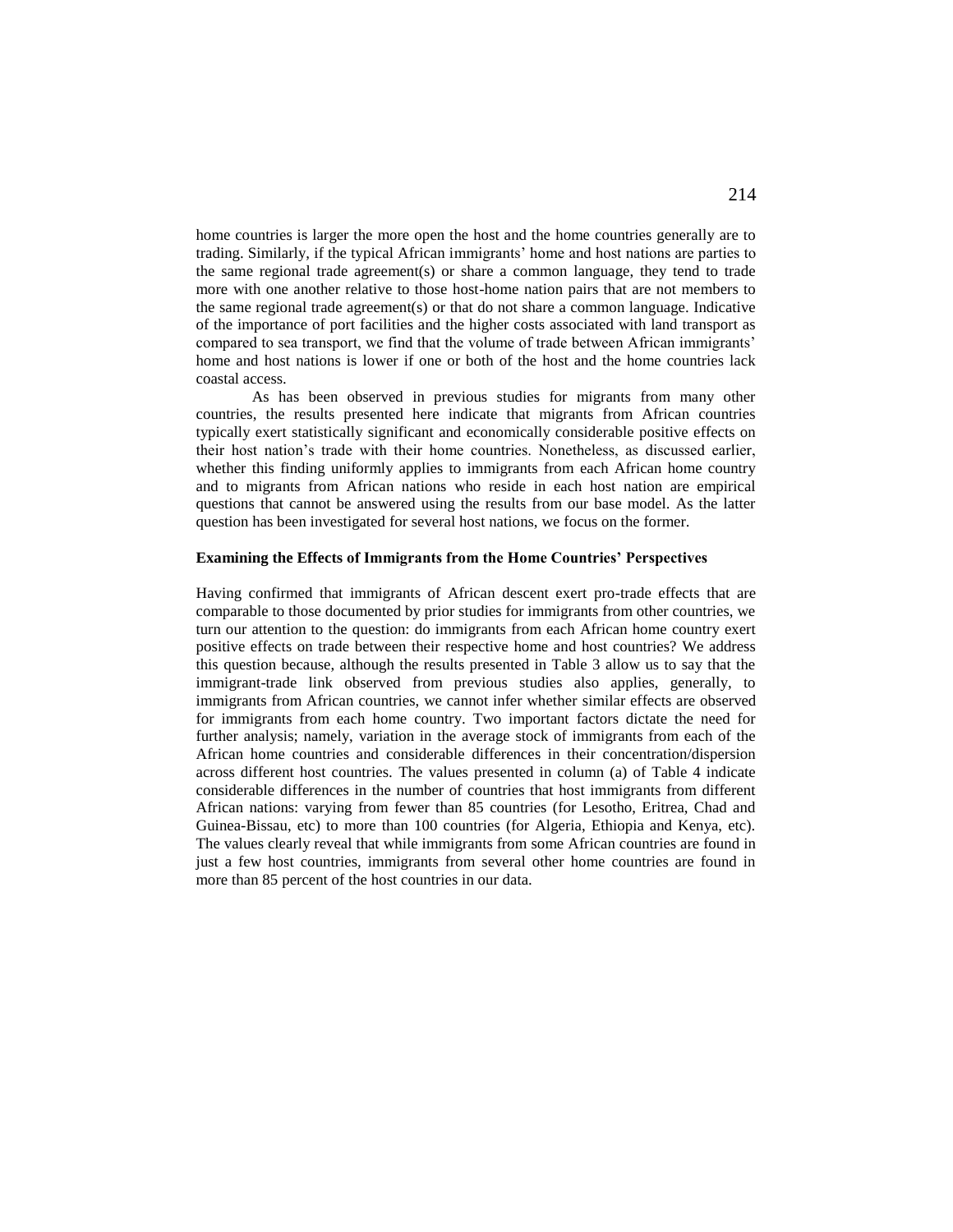|                                | (a)            | (b)                  | (c)                  |
|--------------------------------|----------------|----------------------|----------------------|
|                                | Number of Host | Host Import          | <b>Host Exports</b>  |
| <b>Emigrants' Home Country</b> | Countries      | (Home Exports)       | (Home Imports)       |
| Algeria                        | 109            | $0.2465(0.1253)*$    | $-0.0166(0.1143)$    |
| Benin                          | 82             | $0.4304(0.1841)$ **  | 0.0065(0.142)        |
| <b>Botswana</b>                | 108            | $0.6396(0.1684)$ *** | $0.4635(0.1639)$ *** |
| <b>Burkina Faso</b>            | 82             | $0.3559(0.1804)$ *   | 0.0822(0.1733)       |
| Cameroon                       | 106            | $0.3031(0.132)$ **   | $0.307(0.1307)$ **   |
| Cape Verde                     | 98             | $0.2756(0.0745)$ *** | $0.1939(0.108)$ *    |
| Central African Republic       | 86             | $0.5742(0.1744)$ *** | 0.1767(0.145)        |
| Chad                           | 76             | 0.3646(0.2624)       | 0.0674(0.1992)       |
| Comoros                        | 73             | $0.3469(0.1246)$ *** | $0.3804(0.1587)$ **  |
| Congo, Dem. Rep.               | 81             | $0.3305(0.1253)$ *** | 0.1506(0.1261)       |
| Cote d'Ivoire                  | 108            | 0.1259(0.118)        | 0.0055(0.1107)       |
| Djibouti                       | 74             | 0.1318(0.2029)       | 0.0811 (0.2177)      |
| Egypt, Arab Rep.               | 92             | $0.1493(0.0732)$ **  | $-0.077(0.0926)$     |
| <b>Equatorial Guinea</b>       | 80             | $0.7668(0.2497)$ *** | 0.2914 (0.1964)      |
| Eritrea                        | 74             | $0.2492(0.1108)$ **  | 0.1831(0.1125)       |
| Ethiopia                       | 106            | $0.3632(0.095)$ ***  | $0.1767(0.1018)$ *   |
| Gabon                          | 107            | $0.4721(0.2005)$ **  | 0.1725(0.1329)       |
| Gambia, The                    | 91             | $0.2579(0.1125)$ **  | 0.126(0.1499)        |
| Ghana                          | 106            | 0.0242(0.0969)       | $-0.0198(0.1089)$    |
| Guinea                         | 88             | $0.3288(0.152)$ **   | 0.0003(0.1249)       |
| Guinea-Bissau                  | 70             | 0.1256(0.1463)       | 0.2469(0.1598)       |
| Kenya                          | 110            | $0.2781(0.0901)$ *** | $-0.0755(0.0818)$    |
| Lesotho                        | 72             | 0.0965(0.1684)       | 0.0296(0.1727)       |
| Madagascar                     | 108            | $0.5105(0.1001)$ *** | $0.2074(0.1247)^*$   |
| Malawi                         | 107            | $0.3253(0.1548)$ **  | $0.3361(0.1383)$ **  |
| Mali                           | 108            | 0.0836(0.1105)       | $-0.1052(0.096)$     |
| Mauritania                     | 87             | $0.3669(0.179)$ **   | 0.0086(0.1545)       |
| Mauritius                      | 108            | $0.3337(0.1006)$ *** | 0.1072(0.1176)       |
| Morocco                        | 108            | $-0.061(0.0867)$     | 0.0462(0.0953)       |
| Mozambique                     | 104            | $0.314(0.1601)*$     | $0.252(0.1439)*$     |
| Namibia                        | 106            | $0.4381(0.1304)$ *** | $0.3485(0.136)$ **   |
| Rwanda                         | 99             | 0.1349(0.1421)       | $0.3258(0.1351)$ **  |
| Senegal                        | 107            | $0.3048(0.1089)$ *** | 0.079(0.1105)        |
| Seychelles                     | 96             | $0.5634(0.1603)$ *** | 0.1363(0.1506)       |
| South Africa                   | 109            | $0.1526(0.0685)$ **  | 0.0971(0.0936)       |
| Sudan                          | 105            | 0.1103(0.1242)       | 0.1679(0.1284)       |
| Swaziland                      | 85             | $0.5529(0.2445)$ **  | 0.1948(0.2169)       |
| Tanzania                       | 106            | $0.2815(0.1088)$ **  | 0.0201(0.1146)       |
| Togo                           | 83             | $0.348(0.1605)$ **   | 0.0577(0.1557)       |
| Tunisia                        | 109            | 0.1099 (0.1224)      | 0.1068(0.119)        |
| Uganda                         | 107            | $0.3411(0.1174)$ *** | $0.2213(0.1169)$ *   |
| Zambia                         | 101            | 0.1279(0.1413)       | 0.1547(0.1302)       |
| Zimbabwe                       | 90             | 0.1293(0.1227)       | 0.1296(0.1006)       |

### **TABLE 4. EFFECTS OF AFRICAN IMMIGRANTS ON HOME COUNTRY'S IMPORTS AND EXPORTS TO A TYPICAL HOST**

*See Table 3 notes*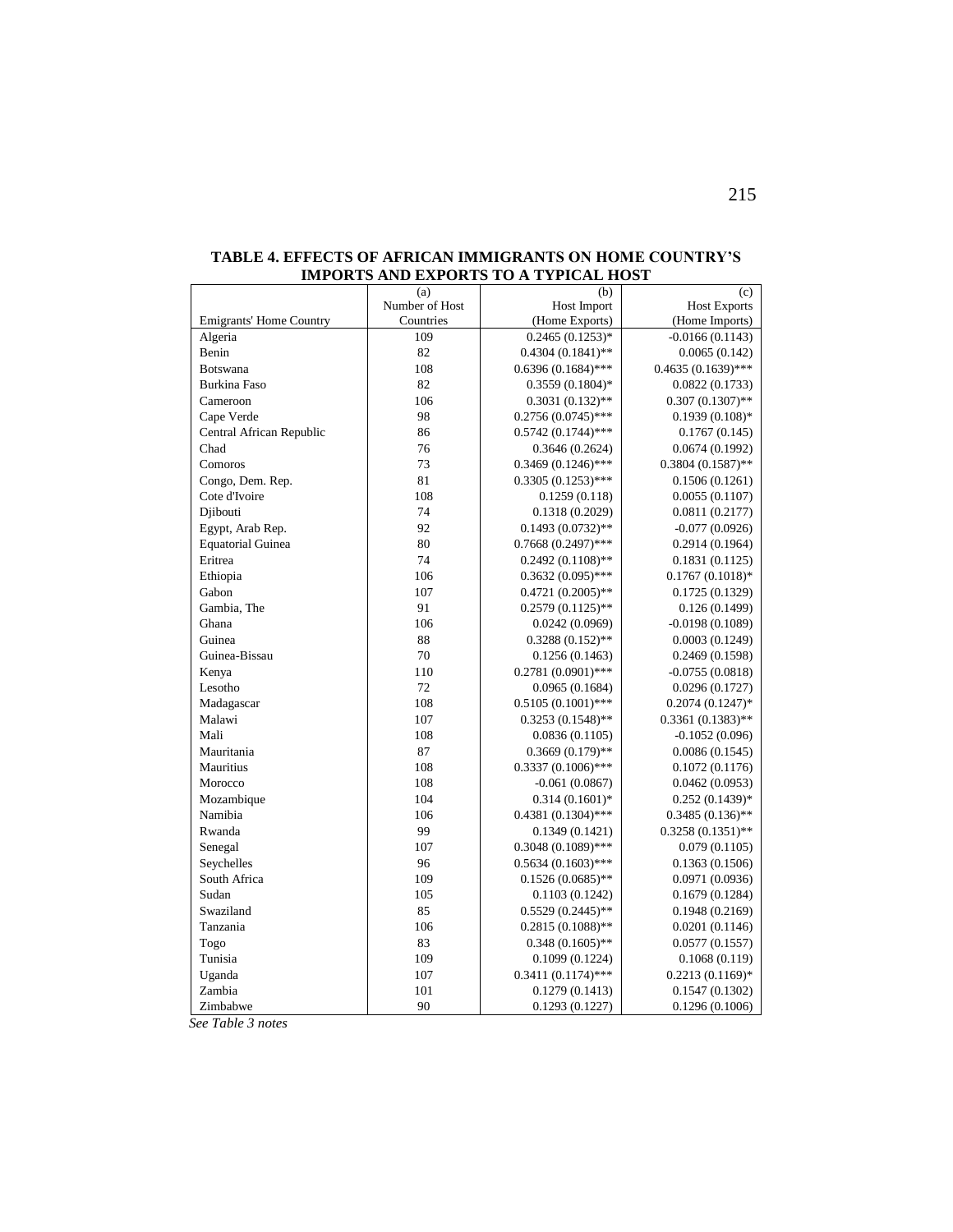The results presented in columns (b) and (c) indicate that the pro-trade effects of immigrants observed from estimation of the general model do not necessarily apply to emigrants from every African nation. More specifically, while we find that immigrants from 31 of the 43 African countries (72% of the home countries) have the hypothesized positive and significant effects on their respective home nation's exports (that is, the typical host nation's imports), for only 11 of the 43 African home nations (26% of the home countries) is the case true when it comes to the imports of each African home country from a typical host (that is, the exports of the typical host). Similarly, we find the hypothesized positive effects on the home country-specific exports for 10 of the 11 home countries where positive effects are also found for their imports. Given the finding that African emigrants have the hypothesized pro-export effects for only 26 percent of the home countries and have pro-import effects for 72 percent of the African home countries, our observation from the general model of relatively smaller effects for the magnitude of African immigrants on their typical host country's exports to the typical home is not surprising. In addition to the observed variation in the number of home countries for which immigrants from African nations are found to exert statistically significant protrade effects, there exists considerable variation in the concentration/dispersion of immigrants originating from different home countries (that is, comparing the relative total numbers of migrants originating from each of the African home countries while taking into account the respective number of host countries in which they reside). Table 5 presents the dispersion/concentration of immigrants from each of the African home nations across the host countries in our data together with the average imports and exports of each African home country. Accordingly, the values listed in column (a) of the table indicate that, while we find Kenyan and Algerian immigrants in more than 100 of the host countries included in our study and immigrants from Eritrea and Lesotho in fewer than 80 host nations, the relative sizes/concentrations of emigrants from Kenya, Eritrea and Lesotho in a typical host are not significantly different from one another. That is, for every Kenyan or Eritrean emigrant, we find roughly four Algerian emigrants.

Given such differences in the relative sizes and dispersions of immigrants from different African home nations, it is perhaps not surprising to observe significant variation in the hypothesized pro-trade effects of emigrants across different home countries. Thus, we can say that our observation (or lack thereof) of variation in home country-specific immigrant effects, obtained when conducting the analysis from the home countries' perspectives, may be attributed in part to the differences in the size (stock) of immigrants, the relative dispersion of the given stock and variation in the average amount of trade that each of the home nation conducts. To this end, using the results obtained from the estimation of equation (3) for each of the 43 home nations in our study, we present home country-specific per-immigrant effects in Table  $6<sup>9</sup>$  The results further show that the observed home country-specific per-immigrant effects are of dissimilar magnitudes even across different home nations where we observe either pro-import or pro-export effects or both. Accordingly, among the 31 African home nations where immigrants had the hypothesized pro-exports effects, we find that the proportional effect of a one percent increase in the stock of emigrants on the respective home country's exports vary from as low as 0.15 percent (in Egypt and South Africa) to 0.47 percent and 0.64 percent (in Gabon and Botswana), respectively.<sup>10</sup>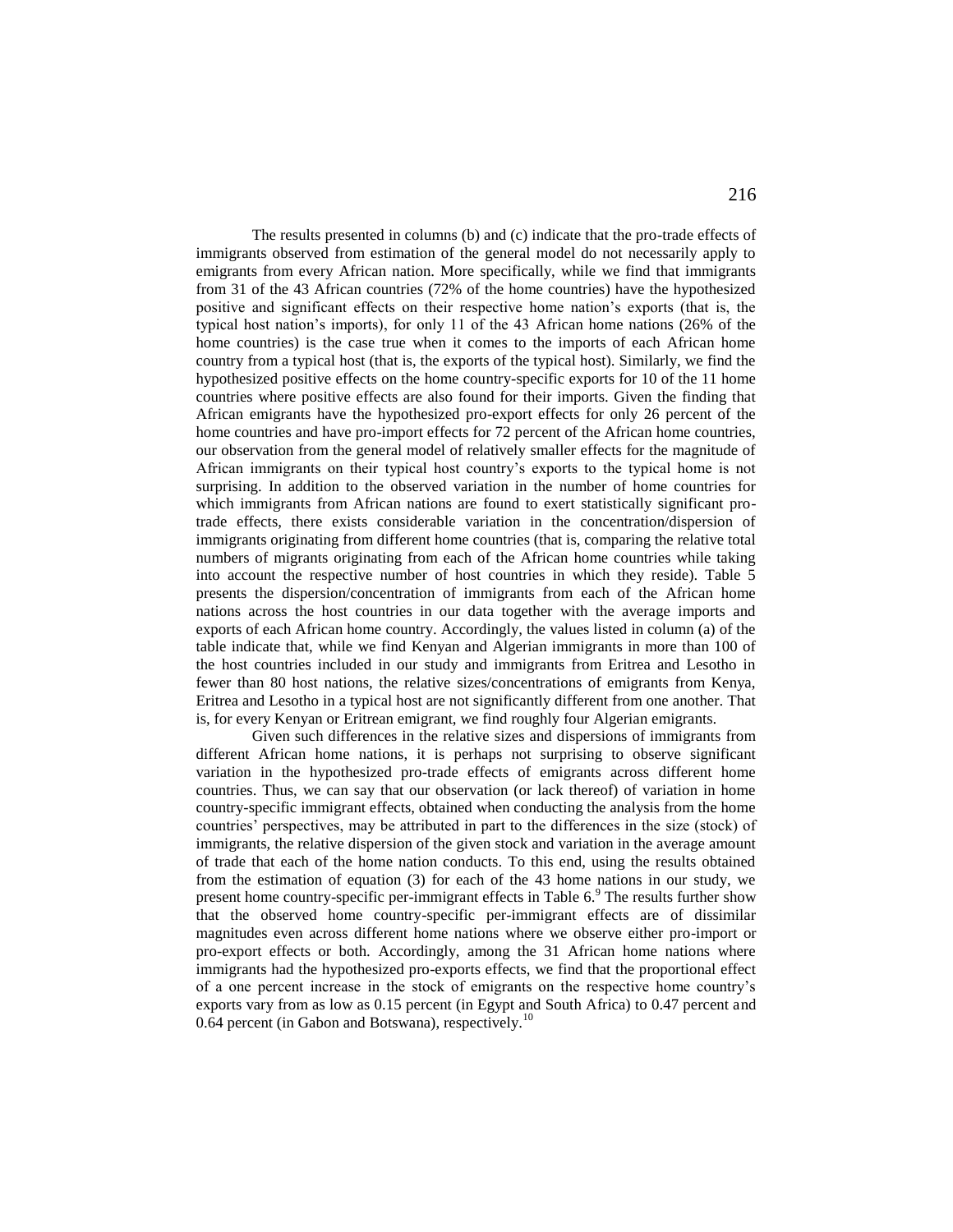|                     | Number    |             | Exports by    | Imports by    |              | Number    |             | Exports by   | Imports by    |
|---------------------|-----------|-------------|---------------|---------------|--------------|-----------|-------------|--------------|---------------|
|                     | of Host   | Immigrants  | Home          | Home          | Home         | of Host   | Immigrants  | Home         | Home          |
| Home Country        | Countries | (a)         | (b)           | (c)           | Country      | Countries | (a)         | (b)          | (c)           |
| Algeria             | 109       | 14.944.91   | 373,968.40*** | 149,106.70**  | Lesotho      | 72        | 3,285.59    | 6,191.52***  | $1,422.88***$ |
|                     |           | (131, 721)  | (1,311,983)   | (448, 684)    |              |           | (24, 683)   | (44,165)     | (7, 357)      |
| Benin               | 82        | 1.385.14**  | 979.19***     | 6,808.27***   | Madagascar   | 108       | 1,037.38*** | 5,917.43***  | 8,615.93***   |
|                     |           | (7,751)     | (2,579)       | (19,401)      |              |           | (7,937)     | (29,508)     | (27, 284)     |
| Botswana            | 108       | 320.46***   | 36,066.50     | 26,132.03     | Malawi       | 107       | 796.95***   | 3.794.22***  | 8,141.73***   |
|                     |           | (2, 414)    | (293, 386)    | (230, 885)    |              |           | (3,652)     | (11, 482)    | (36,233)      |
| <b>Burkina Faso</b> | 82        | 12,294.90   | $- - - -$     | $- - - -$     | Mali         | 108       | 8.741.43    | 8,149.35***  | 11,278.22***  |
|                     |           | (109, 533)  | ----          | $---$         |              |           | (55, 578)   | (43,751)     | (31, 492)     |
| Cameroon            | 106       | 1.726.95**  | 18,857.24***  | 15,900.03***  | Mauritania   | 87        | 890.20***   | ----         |               |
|                     |           | (7, 331)    | (60, 405)     | (49,502)      |              |           | (5, 146)    |              |               |
| Cape Verde          | 98        | 1,633.49**  | 838.53***     | 4,394.13***   | Mauritius    | 108       | 1,011.47*** | 14,333.64*** | 17,543.73***  |
|                     |           | (6,717)     | (2,772)       | (18,243)      |              |           | (4,720)     | (64, 420)    | (42, 475)     |
| Central African     |           |             |               |               |              |           |             |              |               |
| Rep.                | 86        | 147.12***   | 1.699.42***   | 1,350.48***   | Morocco      | 108       | 22,825.89*  | 96,756.24    | 159.236.70*** |
|                     |           | (1,137)     | (5,254)       | (4,608)       |              |           | (106, 525)  | (386, 447)   | (450, 304)    |
| Chad                | 76        | 1,121.07*** | 21,870.43     | 4.019.80***   | Mozambique   | 104       | 7.063.73    | 3.961.81***  | 12,389.21***  |
|                     |           | (6, 448)    | (160, 346)    | (11,672)      |              |           | (35,758)    | (17,519)     | (63,277)      |
| Comoros             | 73        | 480.95***   |               | $- - - -$     | Namibia      | 106       | 130.29***   | 18,308.45**  | 19.910.70     |
|                     |           | (2,821)     | $- - - -$     | $---$         |              |           | (663)       | (82,589)     | (180, 012)    |
| Congo, Dem. Rep.    | 81        | 4,262.43    | 13.418.44***  | 14,725.51***  | Rwanda       | 99        | 1,812.11    | 993.93***    | 2,422.12***   |
|                     |           | (15,057)    | (63, 671)     | (39, 286)     |              |           | (11,573)    | (4,536)      | (6,912)       |
| Cote d'Ivoire       | 108       | 1.190.16*** | 43,955.70     | 29,305.40     | Senegal      | 107       | 3,804.74    | 7.777.49***  | 23,805.05**   |
|                     |           | (5,753)     | (160.551)     | (141, 437)    |              |           | (16.815)    | (23,553)     | (71,880)      |
| Djibouti            | 74        | $160.51***$ | 1.009.69***   | 7,439.63***   | Seychelles   | 96        | 112.75***   | 2,408.57***  | 4,677.70***   |
|                     |           | (849)       | (7,097)       | (25, 385)     |              |           | (448)       | (11,245)     | (13,259)      |
| Egypt, Arab Rep.    | 92        | 4,870.51    | 104,177.40**  | 210,558.80*** | South Africa | 109       | 5,952.97    | 312,665.9*** | 338,734.0***  |
|                     |           | (16, 491)   | (294,300)     | (445, 831)    |              |           | (22, 897)   | (823,020)    | (896,772)     |

#### **TABLE 5. RELATIVE SIZE AND DISTRIBUTION OF IMMIGRANTS FROM DIFFERENT AFRICAN HOME NATIONS**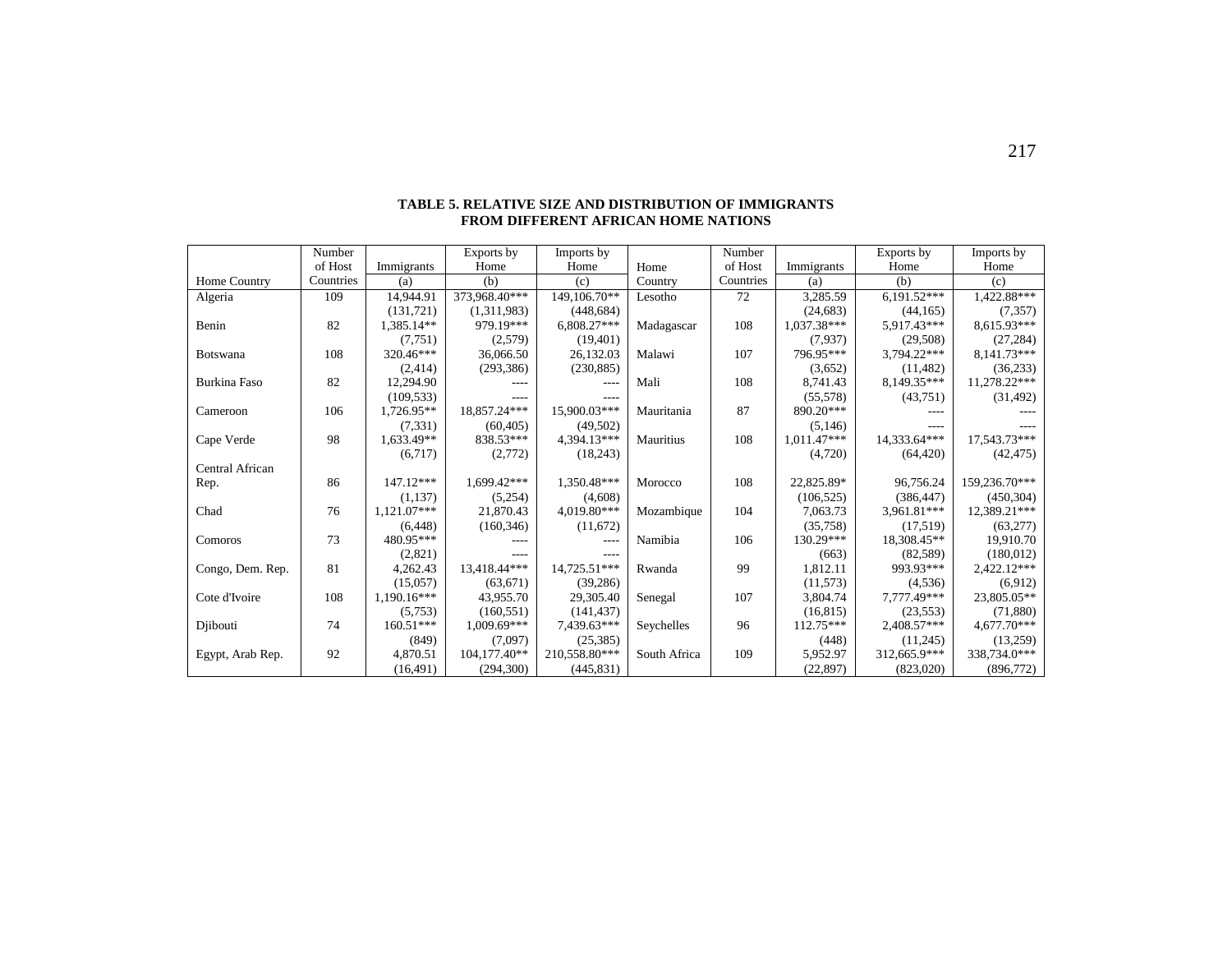|                          | Number    |            | Exports by    | Imports by    |                  | Number     |              | Exports by     | Imports by     |
|--------------------------|-----------|------------|---------------|---------------|------------------|------------|--------------|----------------|----------------|
|                          | of Host   | Immigrants | Home          | Home          | Home             | of Host    | Immigrants   | Home           | Home           |
| Home Country             | Countries | (a)        | (b)           | (c)           | Country          | Countries  | (a)          | (b)            | (c)            |
| <b>Equatorial Guinea</b> | 80        | 989.50***  | 51,592.23     | 10,588.27***  | Sudan            | 105        | 2,616.05     | 6,564.61***    | 35,979.98      |
|                          |           | (6, 337)   | (192, 169)    | (35,364)      |                  |            | (15,668)     | (34, 164)      | (81,994)       |
| Eritrea                  | 74        | 9,980.39   | ----          | $- - - -$     | Swaziland        | 85         | $1,027.72**$ | 19,922.11      | 20,436.90      |
|                          |           | (56, 188)  | $- - - -$     | ----          |                  |            | (8,743)      | (126.673)      | (157, 227)     |
| Ethiopia                 | 106       | 3,597.38   | $4,726.51***$ | 20,071.42***  | Tanzania         | 106        | 1,628.32**   | $9.844.00***$  | 16,018.54***   |
|                          |           | (16,612)   | (14,310)      | (50,209)      |                  |            | (7,218)      | (32, 738)      | (45,305)       |
| Gabon                    | 107       | 154.89***  | 40,187.70     | 11,509.97***  | Togo             | 83         | 657.02***    | $1,116.24***$  | 5,158.52***    |
|                          |           | (1,143)    | (295,065)     | (53, 561)     |                  |            | (2,844)      | (2,602)        | (12, 446)      |
| Gambia, The              | 91        | 508.78***  | 42.51***      | 3,204.95***   | Tunisia          | 109        | 4,370.96     | 73,889.63      | 94,055.54      |
|                          |           | (1,953)    | (133)         | (6,807)       |                  |            | (36,092)     | (370, 274)     | (365, 658)     |
| Ghana                    | 106       | 6,188.52   | 42,269.55     | 59,021.67     | Uganda           | 107        | 1,322.90***  | $4,152.16***$  | 9,653.51***    |
|                          |           | (32,226)   | (184, 699)    | (131,318)     |                  |            | (7,041)      | (12, 232)      | (24,209)       |
| Guinea                   | 88        | 3,963.33   | ----          | $- - - -$     | Zambia           | 101        | 1,360.23***  | 13,975.31***   | 19,671.71*     |
|                          |           | (20,520)   | $- - - -$     | ----          |                  |            | (6, 168)     | (60,213)       | (112, 535)     |
| Guinea-Bissau            | 70        | 1,436.24** | 1,303.45***   | $2,160.14***$ | Zimbabwe         | 90         | 7,734.07     | 12,348.04***   | $17,651.51**$  |
|                          |           | (5,957)    | (10,167)      | (7,650)       |                  |            | (54, 168)    | (56, 835)      | (88, 124)      |
|                          |           |            |               |               | All              |            |              |                |                |
| Kenya                    | 110       | 3,553.18   | 21,102.04**   | 30,561.28     | <b>Countries</b> | <i>110</i> | 3,652.33     | 40,976.81      | 41,706.26      |
|                          |           | (18,023)   | (70,033)      | (90, 566)     |                  |            | (37, 325)    | (315, 258)     | (238,910)      |
|                          |           |            |               |               | <b>Southern</b>  |            |              |                |                |
| Eastern Africa           |           | 2,193.86   | 7,610.38      | 15,975.25     | Africa           |            | 3,032.39     | 53,231.44      | 57,992.32      |
|                          |           | (209, 277) | (708, 166)    | (1, 233, 824) |                  |            | (304, 455)   | (10, 973, 843) | (11, 835, 931) |
|                          |           |            |               |               | Western          |            |              |                |                |
| Northern Africa          |           | 12,006.49  | 163,417.04    | 151,338.20    | Africa           |            | 2,896.13     | 18.966.97      | 15,445.17      |
|                          |           | (976, 681) | (15,037,250)  | (3,885,443)   |                  |            | (307, 348)   | (1,745,855)    | (1,540,112)    |

#### **TABLE 5 (continued)**

*Mean values presented with standard deviations in parentheses. Statistical significance from the overall mean is denoted as follows: "\*\*\*", "\*\*", and "\*" indicate significance at the 1%, 5% and 10% levels, respectively*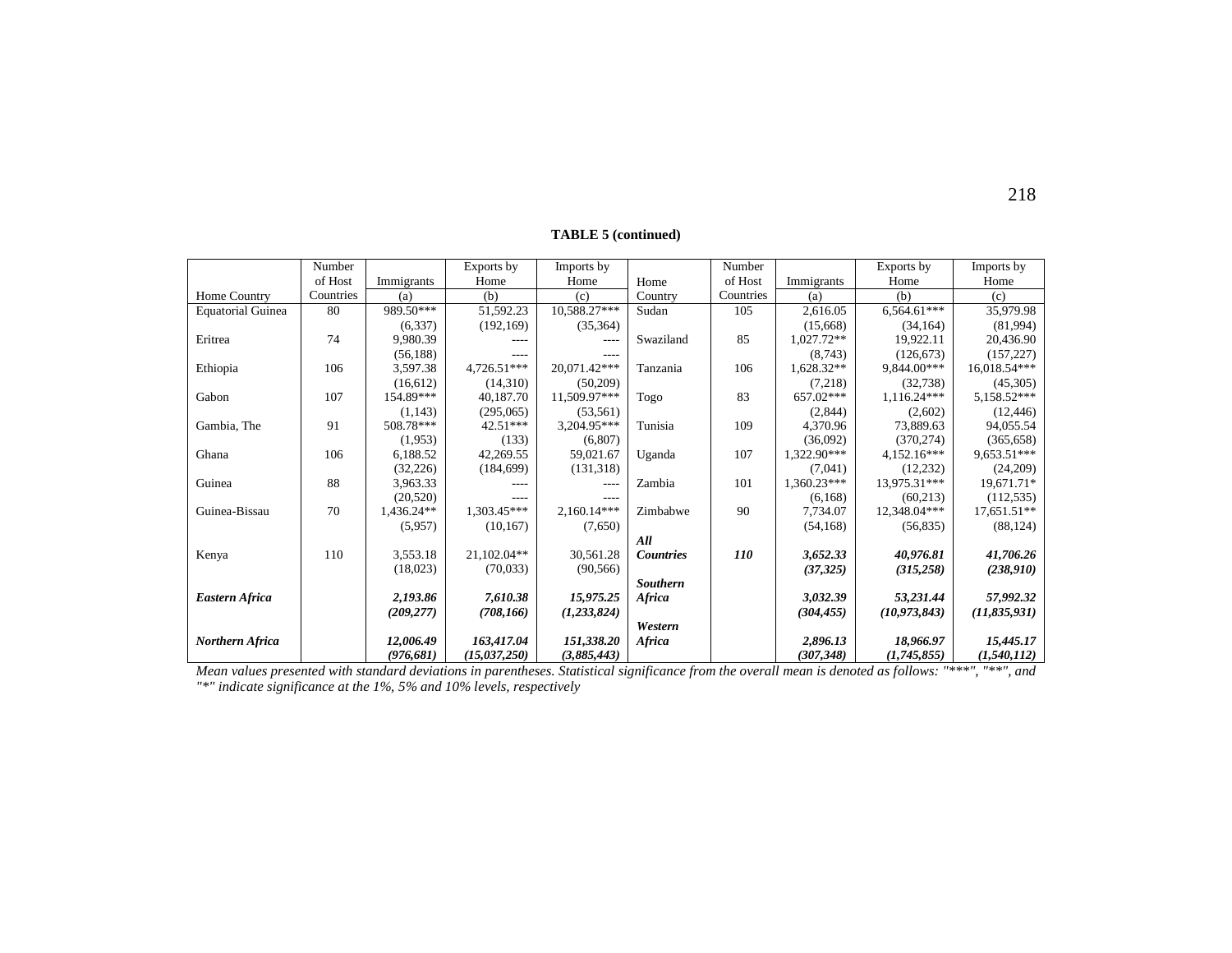#### **TABLE 6. ESTIMATE EFFECT OF A ONE PERCENT INCREASE IN AFRICAN IMMIGRANT STOCK ON THE HOME COUNTRY'S TRADE**

|                 |                  | <b>Estimated Per-Immigrant Effect</b> |                      | <b>Estimated Per-Immigrant Effect</b> |                   |
|-----------------|------------------|---------------------------------------|----------------------|---------------------------------------|-------------------|
| Home            | Home             |                                       | Home                 |                                       |                   |
| Country         | <b>Imports</b>   | Home Exports                          | Country              | Home Imports                          | Home Exports      |
| Algeria         | 29.54 (162.3)    | 32.41 (176.81)                        | Lesotho              | 48.66 (382.59)                        | 35.11 (259.03)    |
|                 | 2.91             |                                       |                      |                                       |                   |
| Benin           | $(14.79)$ ***    | $3.67(20.7)$ ***                      | Madagascar           | $5.00*(16.55)*$                       | $6.93(27.35)$ *** |
| <b>Botswana</b> | 25.07 (111.48)   | 40.07 (186.33)                        | Malawi               | 85.14 (679.54)                        | 88.42 (646.80)    |
| <b>Burkina</b>  |                  |                                       |                      |                                       |                   |
| Faso            | $12.70(79.3)*$   | 14.22 (84.27)*                        | Mali                 | 3.21 $(17.17)$ ***                    | 4.25 (24.44)***   |
|                 | 11.82            |                                       |                      |                                       |                   |
| Cameroon        | $(56.08)$ **     | 13.51 (75.57)**                       | Mauritania           | 31.37 (204.99)                        | 44.69 (321.98)    |
| Cape            |                  |                                       |                      |                                       |                   |
| Verde           | $0.16(1.38)$ *** | $0.26(2.22)$ ***                      | Mauritius            | 14.56 (54.94)**                       | 16.36 (64.65)*    |
| Central         |                  |                                       |                      |                                       |                   |
| African         | 5.54             |                                       |                      |                                       |                   |
| Rep.            | $(26.37)$ ***    | $6.32(35.16)$ ***                     | Morocco              | 14.84 (56.14)*                        | 17.88 (65.89)*    |
| Chad            | 16.4 (84.91)     | 18.49 (88.38)                         | Mozambique           | 39.21 (206.63)                        | 39.1 (194.39)     |
|                 | 2.98             |                                       |                      |                                       |                   |
| Comoros         | $(14.73)$ ***    | $3.26(16.40)$ ***                     | Namibia              | 70.49 (356.58)                        | 71.04 (363.33)    |
| Congo,          | 1.76             |                                       |                      |                                       |                   |
| Dem. Rep.       | $(10.64)$ ***    | $3.05(22.57)$ ***                     | Rwanda               | $0.30(1.134)$ ***                     | $0.29(1.20)$ ***  |
| Cote            | 132.93           | 160.57                                |                      |                                       |                   |
| d'Ivoire        | (869.83)         | (1,152.08)                            | Senegal              | $2.95(20.42)$ ***                     | $2.10(10.67)$ *** |
| Djibouti        | $1.01(5.07)$ *** | $1.46(6.25)$ ***                      | Seychelles           | 21.93 (102.36)                        | 27.35 (147.53)    |
| Egypt,          |                  |                                       |                      |                                       |                   |
| Arab Rep.       | $16.51(56.17)$ * | 15.23 (55.64)**                       | South Africa         | 94.76 (334.89)*                       | 105.24 (432.62)   |
| Equatorial      | 543.95           | 745.99                                |                      |                                       |                   |
| Guinea          | (2,790.18)       | (4, 287.37)                           | Sudan                | 22.03 (163.03)                        | 34.97 (262.15)    |
| Eritrea         | $1.10(5.54)$ *** | $1.36(7.02)$ ***                      | Swaziland            | 32.32 (155.23)                        | 38.9 (162.68)     |
|                 | 4.36             |                                       |                      |                                       |                   |
| Ethiopia        | $(19.67)$ ***    | $5.09(24.01)$ ***                     | Tanzania             | 8.53 (36.95)***                       | $6.91(25.96)$ *** |
| Gabon           | 46.36 (172.33)   | 76.47 (308.67)                        | Togo                 | $11.87(55.77)$ **                     | 27.84 (154.32)    |
| Gambia.         |                  |                                       |                      |                                       |                   |
| The             | $0.29(1.57)$ *** | $0.42(2.47)$ ***                      | Tunisia              | 14.91 (42.66)**                       | 14.50 (38.97)**   |
|                 | 4.81             |                                       |                      |                                       |                   |
| Ghana           | $(17.02)$ ***    | $6.03(23.57)$ ***                     | Uganda               | $7.72(26.3)$ ***                      | $7.25(28.07)$ *** |
|                 | 4.15             |                                       |                      |                                       |                   |
| Guinea          | $(18.45)$ ***    | 5.58 (29.78)***                       | Zambia               | $3.64(15.78)$ ***                     | $3.80(16.89)$ *** |
| Guinea-         |                  |                                       |                      |                                       |                   |
| <b>Bissau</b>   | $0.63(4.26)$ *** | $0.60(3.74)$ ***                      | Zimbabwe             | 12.03 (45.52)**                       | $15.14(66.53)$ ** |
|                 | 4.35             |                                       |                      |                                       |                   |
| Kenya           | $(14.24)$ ***    | $3.88(14.12)$ ***                     | <b>All Countries</b> | 31.99 (449.41)                        | 39.65 (656.24)    |
| Eastern         |                  |                                       | <b>Southern</b>      |                                       |                   |
| Africa          | 8.24(789.76)     | 10.09(1, 137.03)                      | Afrca                | 46.94(3,538.74)                       | 50.38(3,758.06)   |
| <b>Northern</b> |                  |                                       | Western              |                                       |                   |
| Africa          | 19.06(820.33)    | 20.20(973.09)                         | Africa               | 44.09(10,418.72)                      | 59.79(14,180.34)  |

*See Table 5 notes*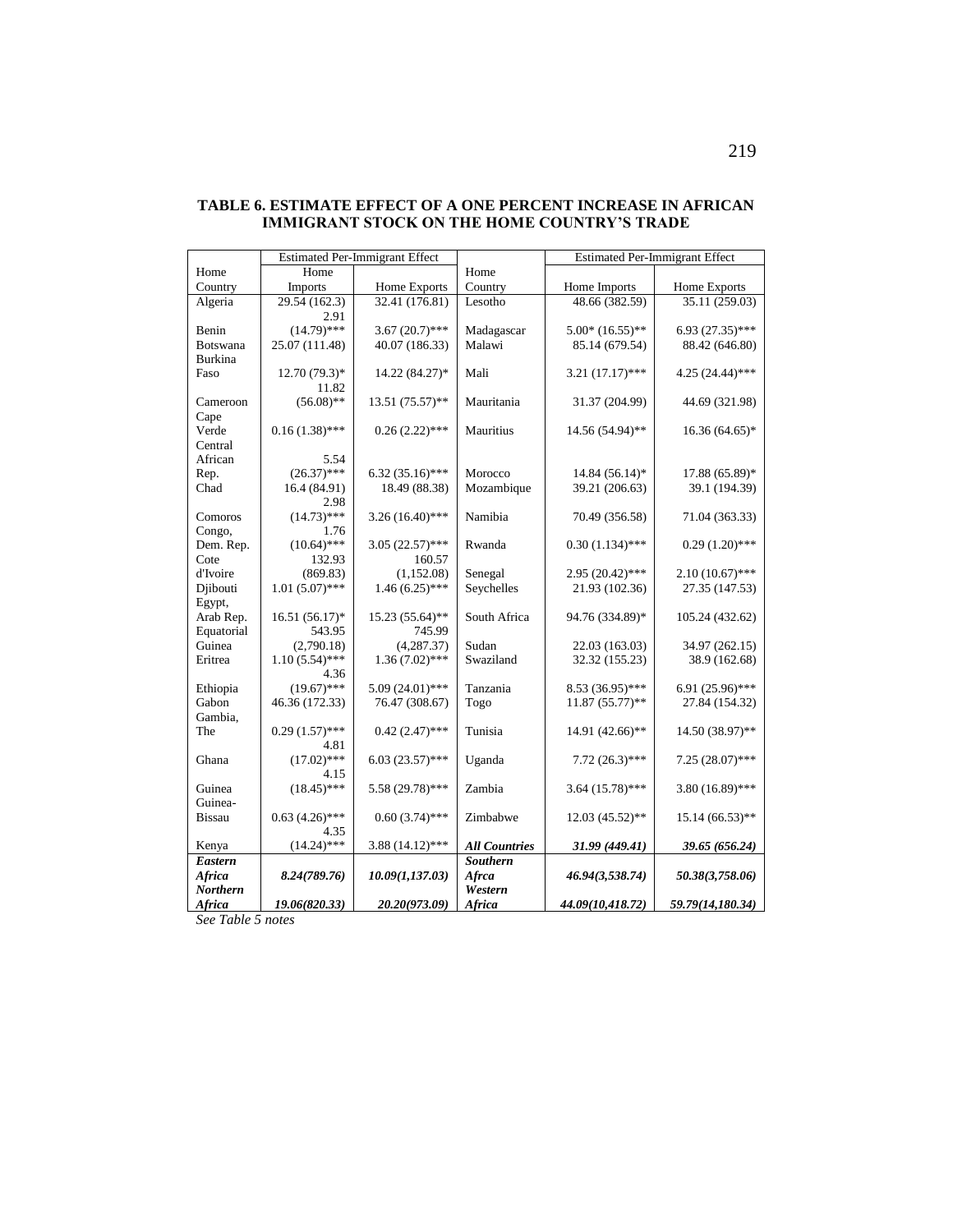#### **The Economic Significance of the Variation in the Observed Effects**

As indicated above, controlling for heterogeneity in the trade and immigration structures of immigrants' home nations, we find considerable variation in the observed effects of immigrants from different African home countries. Among other things, this variation may result from one or both of the following: (i) the existence of differences in the factors that underlie the ability of and the extent to which immigrants from various countries affect their respective home countries' trade flows, and/or (ii) the presence of a threshold level in the size or dispersion of immigrant stocks beyond which the statistical significance of the observed effects of immigrants on their respective home nation's trade might change. In particular, if such a threshold exists, it would allow the determination of when we might observe immigrant effects on home country's trade, the level at which the effect can be optimized, and the ranges over which the effects are economically marginal or substantial. Leaving future research to identify the factors that may underlie the ability of and the extent to which immigrants from different countries affect their respective home countries' trade, we thus turn to the determination of whether there is a threshold size (in the stocks of immigrants) at/beyond which we might observe a change in the pattern of the estimated home country-specific effects of immigrants. We do so by examining the distribution of the estimated home country-specific effects of immigrants (for both exports and imports) against the natural logarithm of the average stocks of immigrants from the home countries in our study. $^{11}$ 

Figure 1 clearly depicts a strong negative relationship between the observed home country-specific effects of immigrants (on exports) and the corresponding average size (stocks) of emigrants from each home country. This suggests that, although there is considerable variation in the extent to which immigrants from various African countries influence their respective home countries' exports to their host countries, the magnitude of the observed effect is higher for home countries with relatively smaller average stocks of immigrants and it is lower for home countries characterized by relatively larger average stocks of emigrants. The scatter plot, however, does not suggest a threshold in the average stocks of immigrants at/beyond which the estimated home country-specific effects would start to change. We believe this is particularly so, first, because we find a number of African home countries for which the estimated immigrants' effects are statistically insignificant both at low, medium and high levels of immigrant stocks. Second, our sample size is very small (just 43 home countries and data representing a single year). Finally, the lack of discernable threshold levels may be due to transaction costs (due to information asymmetries and lack of trade-facilitating infrastructure, etc) being more important determinants of the magnitudes of immigrants' pro-trade effects. For example, if product and/or market-related information is sufficiently asymmetric and/or if trade-facilitating infrastructure is lacking (as is common among the reference African countries), then it may be that trade-related transaction costs are sufficiently high to constrain the emergence of a pattern in immigrants' abilities to act as trade intermediaries.

Consequently, given the differences in the number of countries that serve as hosts to immigrants from various African countries, the differences in the dispersion of immigrants from each of the home countries in our study and the variation in the trade structures of the African countries, inference about the relative economic significance of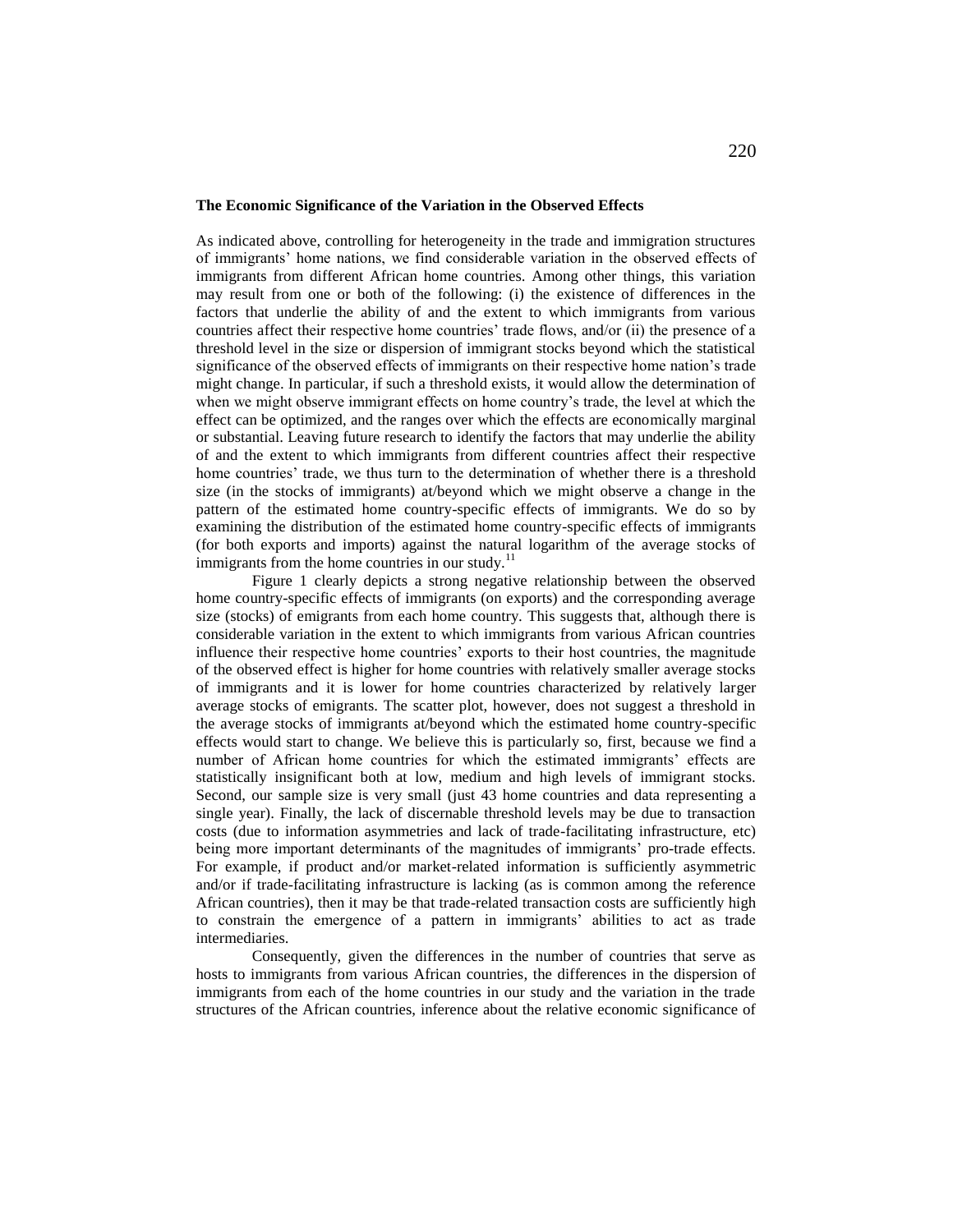the effects of immigrants on home country's trade that can be made from the coefficient estimates presented in Table 4 is not entirely straightforward. For example, from Figure 1, despite being significant, we observe that the relative magnitude of the estimated effects of emigrants from South Africa (denoted as SAF) is lower than that of many other African countries with relatively smaller average stocks of emigrants. However, South Africa has a relatively larger volume of exports and a larger average stock of emigrants than do many other African home nations in our study. As a result, the economic significance (that is, the actual dollar values of trade) of the observed 0.15 percent home

**FIGURE 1. HOME COUNTRY-SPECIFIC IMMIGRANT-EXPORT EFFECTS V. AVERAGE STOCK OF EMIGRANTS FROM EACH HOME COUNTRY (ACROSS THE 110 HOST COUNTRIES)**



country-specific export effect of a one percent increase in the stocks of emigrants on South Africa's trade with the typical host country may actually be greater than the 0.64 percent increase that is expected to result from a corresponding one percent increase in the stocks of emigrants on Botswana's exports to the typical host. Thus, to provide a better understanding of the economic significance of the estimated effects of immigrants on their respective home nation's trade with a typical host, using the coefficient estimates obtained from country-specific estimation of equation (3), we quantify the per-immigrant dollar values of additional trade that would be generated in each of the home countries in our study. Tables 5 and 6, respectively, present the average actual export and import values of immigrants from each of the home nations in our study, the estimated dollar value of home country-specific per-immigrant effects.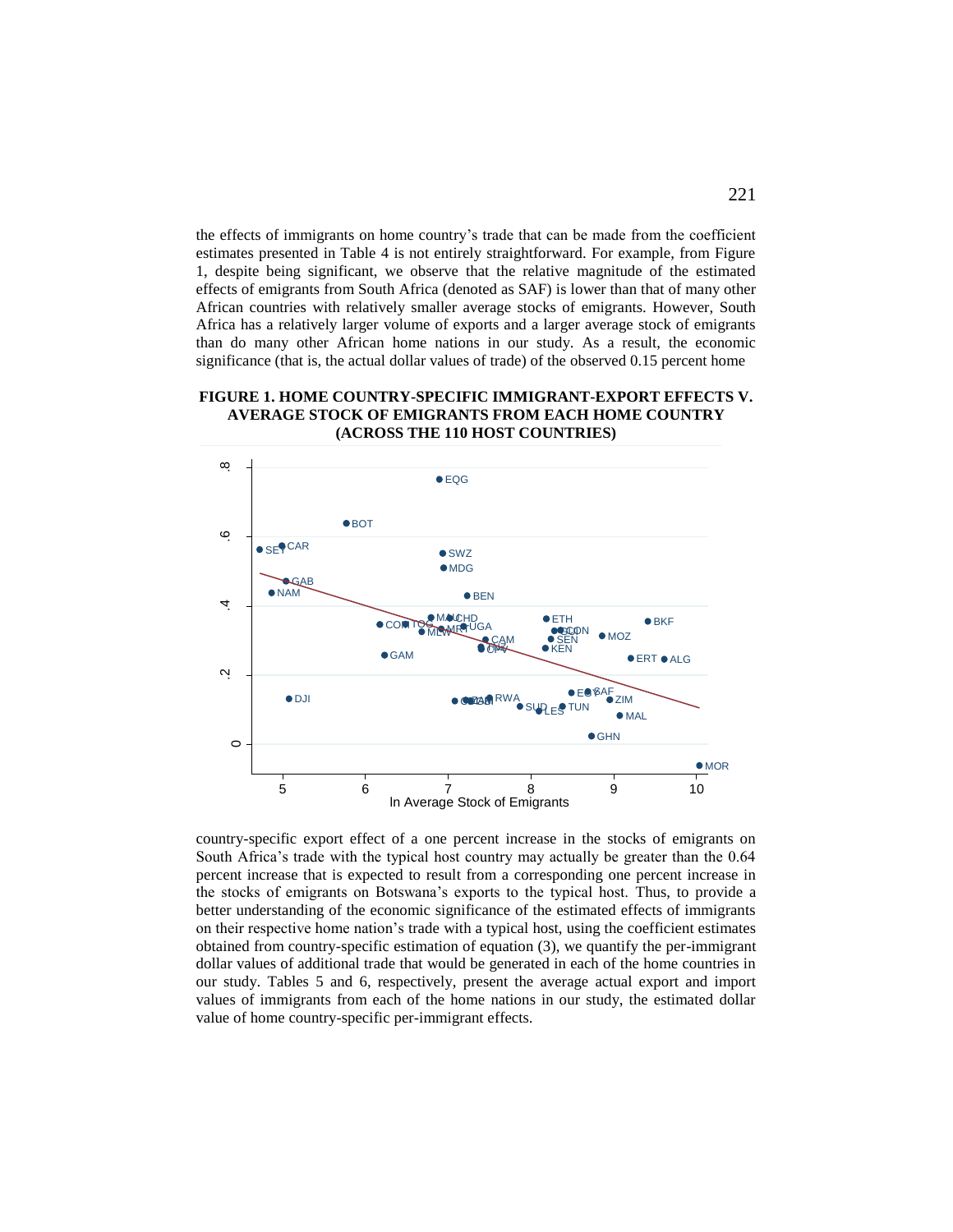The figures in the tables reveal an interesting contrast. While we find that the average level of trade (exports and imports) between, say, Algeria (\$370 million), Egypt (\$104.2 million), Morocco (\$96.8 million), and South Africa (\$312.7 million) and a typical country that hosts immigrants from each of these countries are significantly larger than those observed for several other African home nations, the amount of additional trade that would be generated per-immigrant from each of these nations is not necessarily the highest, with the exception of those from South Africa. To this end, our results reveal that, ranging from \$0 to \$105 (for exports) and \$0 to \$94.8 (for imports), the amount of additional trade that a typical immigrant from a given home nation in Africa creates stands at an average of \$40 (for the home country's exports to), and \$32 (for the home country's imports) from a typical host.

#### **CONCLUSIONS**

Results from prior studies of the effects of immigrants on trade flows between their home and host countries that frequently focus on developed host countries indicate that immigrants generally exert positive influences. Extrapolating from these findings, based on results obtained from the analysis of data from major immigrant host countries and without analyzing the problem from the perspectives of the home countries, would suggest that the pro-trade effects observed for developed host countries extend to immigrants from all home nations. Based on analysis of the effects of immigrants on host-home trade flows between more than 100 countries, Tadesse and White (2011) indicate that such inference may be misleading. Given the presence of significant differences in the economic structures of host countries for which most available studies of the immigrant-trade link have been conducted and the diversity of immigrants' home countries, generalization of the results observed for a few host countries to developing home/host nations, in general, and African countries in particular, where there is considerable heterogeneity in the trade and immigration structure, is therefore highly questionable.

Using data for 43 African home countries, many of which have experienced rapid increases in emigration rates, and 110 host countries (43 countries in Africa and 67 countries in other regions), we examine the immigrant-trade link from both the host and home countries' perspectives and address the following questions: Do immigrants from African home countries influence bilateral trade flows between their host and home nations? Do the positive influences of immigrants on their host countries' trade with their home countries observed from the analysis of other home countries extend to African home countries? And, if so, how consistent or variable are the observed effects across the African home countries that also have considerable differences in their trade and immigration structures?

Our results, obtained using the Tobit regression technique, which allows us to account for potential zero trade values in a setting that is consistent with the existing literature (for examining the problem from host countries perspectives), indicate that a one percent increase in the proportional stock of African immigrants in a given host would raise the typical host nation's exports to and imports from the given African home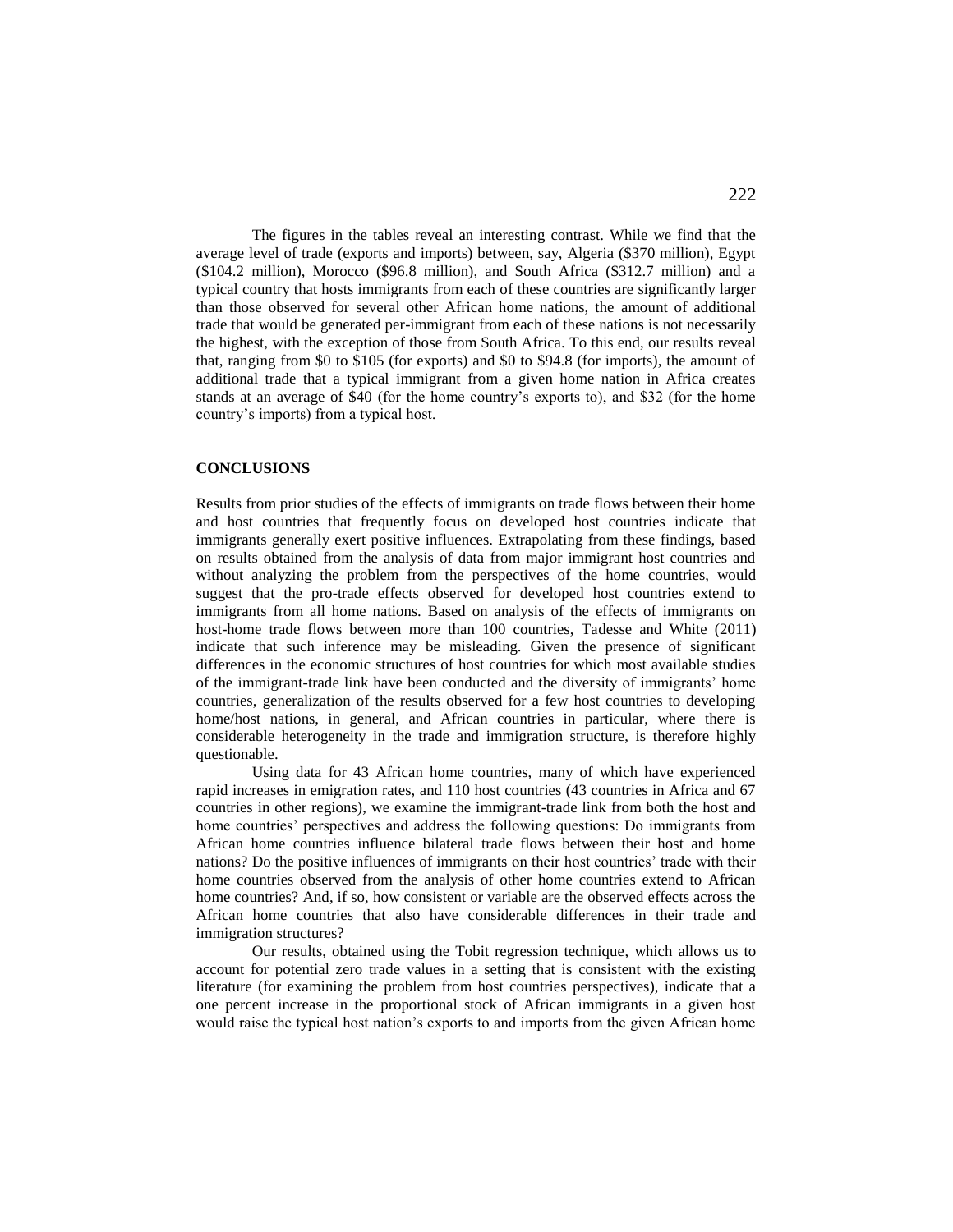country by 0.132 percent and 0.259 percent, respectively. Analysis of the effects from each of the African home country's perspective, however, yields a different picture: increases in the stocks of immigrants originating from several African home countries, for which trade and immigration structures are highly divergent, do not necessarily produce increases in the respective home countries' exports to or imports from the typical host country. To this end, while the hypothesized positive effects of immigrants on home countries' exports were observed for only 31 of the African home countries, we find the associated effects on home country imports for just 12 of the 43 African home countries. Further, for only 11 of these home countries are the effects of immigrants on both the home countries' exports and imports positive and statistically significant. We also find that the magnitudes of the observed effects are quite dissimilar across the home countries. As argued, these findings suggest that the extrapolation of the conclusions derived from findings conducted largely from the host countries' perspectives to developing countries, may be erroneous.

Given the heterogeneity in the trade and immigration structures of the home nations and despite the presence of positive effects of African immigrants on their typical host countries' trade with their home countries, the significant variation in the observed effects of immigrants both in statistical and relative economic significance across the different countries implies the following: First, the prevalence of potentially different factors underlying the ability of and the extent to which immigrants from developing home countries in general, and African home countries in particular, are able to exert influences on their specific home countries' trade (exports as well as imports) with their host countries. Second, there may exist a threshold in terms of the size or the dispersion of immigrant stocks beyond which they might be able to exert discernible effects on their respective home nations' trade with their respective host nations. To this end, while scatter plots of the estimated home country-specific effects of immigrants against the stocks of immigrants from each home country and our measure of their respective dispersion indicate the presence of negative relationships, we were not able to identify threshold levels beyond which the observed effects may change.

Two important implications for the formulation of social, immigration and economic policies could be directly inferred from these findings. First, the loss of human capital facing several African home countries due to emigration may not be as economically devastating as is often suggested by policy makers. This is because, consistent with observations from other studies, we show that immigrants of African descent have statistically significant and economically considerable impacts on trade flows between their home and host countries. This is particularly significant when considering our finding that in 31 of the 43 home countries considered, immigrants specifically enhance their home countries exports to their host nations. Second, given variation in the magnitudes of observed effects, it is clear that the benefit of enhanced migration across different home/host countries is starkly different. It is therefore important for economic and/or social policy makers in different African countries to focus on formulating country-specific policies towards migration instead of attempting to address it by adopting common policies at the regional level.

Finally, given the lack of large panel or time-series data on the stock of immigrants from African home countries and, hence, the relatively small data set (one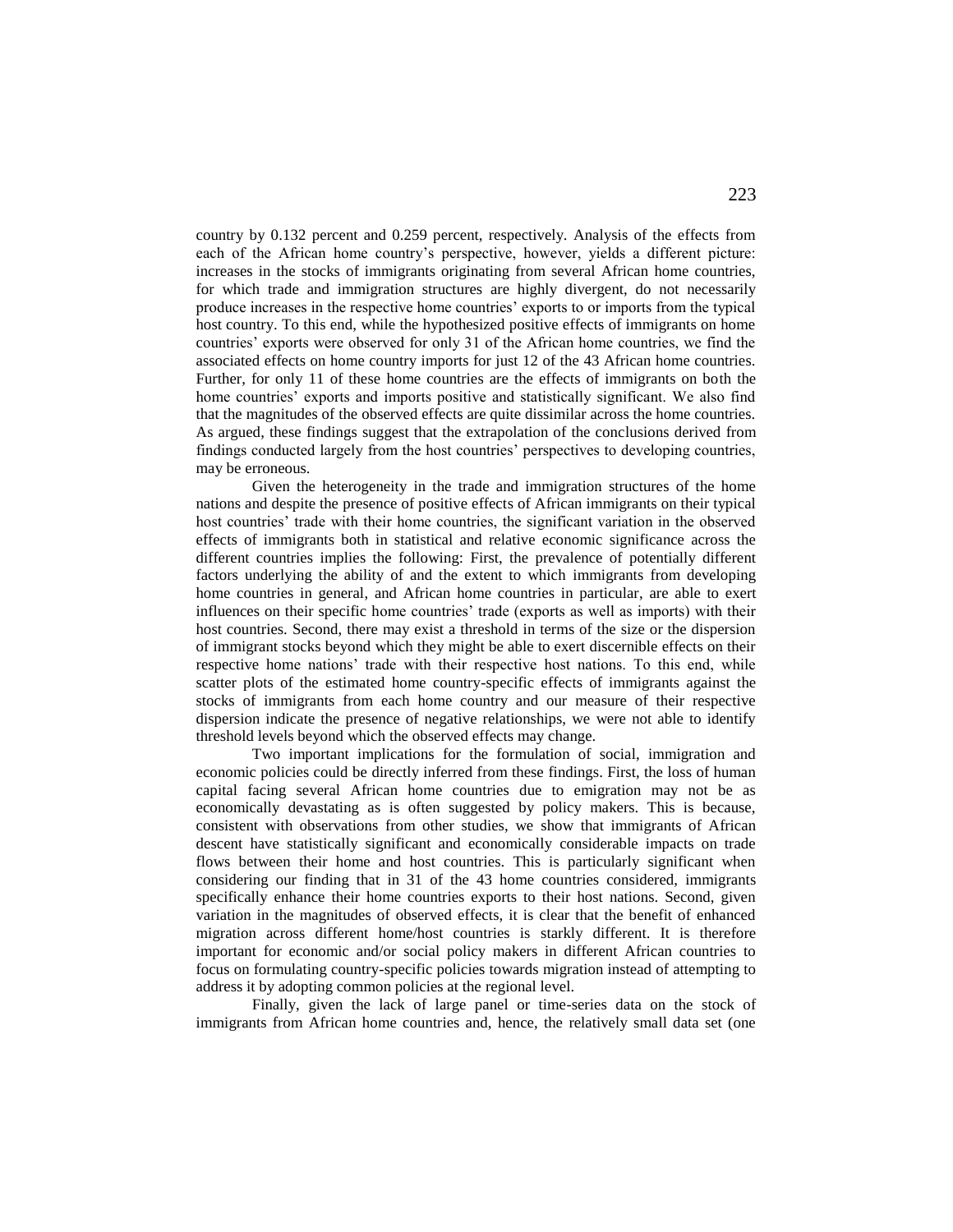year) that we utilize in this study, while they may serve as baseline estimates, our observations may not serve for formulating enhanced migration and trade policy measures. When home-country specific-emigrant stocks data over extended period of time are available, in addition to corroborating our observation, we suggest that future studies focus on establishing a threshold immigrant stock level at which immigrants start to have statistically significant pro-trade effects on their home countries' trade as well as the level at which such effects may begin to taper off.

#### **ENDNOTES**

<sup>1</sup> The gravity equation was first applied to trade flows by Tinbergen (1962). Anderson and van Wincoop (2003), Feenstra et al. (2005), Eaton and Kortum (2002), Deardorff (1998), Davis (1995), Bergstrand (1985), Helpman and Krugman (1985) and Anderson (1979) provide theoretical foundations for the model.

 $^{2}$  The bilateral migration matrix is available at http://go.worldbank.org/ HO0EXUQVV0.

 $3$  Internal distance, when k=j, is derived as 0.4 times the square root of the nation's land mass (Head and Mayer, 2000).

<sup>4</sup> The Regional Trade Agreements considered are the European Union/European Economic Community, European Free Trade Arrangement, European Economic Area, Canada-US Free Trade Arrangement/North American Free Trade Agreement, Asia Pacific Economic Community, Central American Common Market, Latin America Free Trade Association/Latin America Integration Agreement, Andean Community, Caribbean Community/Carifta, Organization of Eastern Caribbean States, Southern Cone Common Market (Mercado Comùn del Sur), Group of Three, Association of Southeast Asian Nations, The Papua New Guinea-Australia Trade and Commercial Relations Agreement, Bangkok Agreement, South Pacific Regional Trade and Economic Agreement, Australia-New Zealand Closer Economic Relations Trade Agreement, East Asian Economic Caucus, South Asian Association for Regional Cooperation/SAARC Preferential Trading Arrangement, Central European Free Trade Area, Arab Common Market, Economic Cooperation Council, Gulf Cooperation Council, Economic and Monetary Community of Central Africa, East African Community/East African Co-operation, South African Customs Union Agreement, Economic Community of West African States, South Africa Development Community/Southern African Development Coordination Conference, and the Common Market for Eastern and Southern Africa.

 $5$  Given the cross-sectional nature of our data it should be noted that when estimating equation (2) for each home country in our data the home country-specific explanatory variables will drop out.

 $6$  A typical home country in our data has had no imports from or exports to roughly 17% of the host countries in the study during the reference year.

 $<sup>7</sup>$  The effect of immigrants on host country imports, however, does not have to exceed their effects</sup> on the host country exports to the home country. Girma and Yu (2002) and White (2007) for example, find greater effects of immigrants on their host country exports than imports.

We repeated our analysis using 2006 trade flow data as well. Changes in the effects observed from using the 2005 trade data are marginal.

<sup>9</sup> In order to check the robustness of results obtained from our estimation of equation (3), we also estimate equation (2) for each of the home countries.<br> $10$  These estimates is

These estimates were derived using the coefficients of the home country-specific stock of immigrants from the Tobit regression of exports or imports of the home country to all countries in our data. The estimated effects thus include the trade initiation and intensification effects.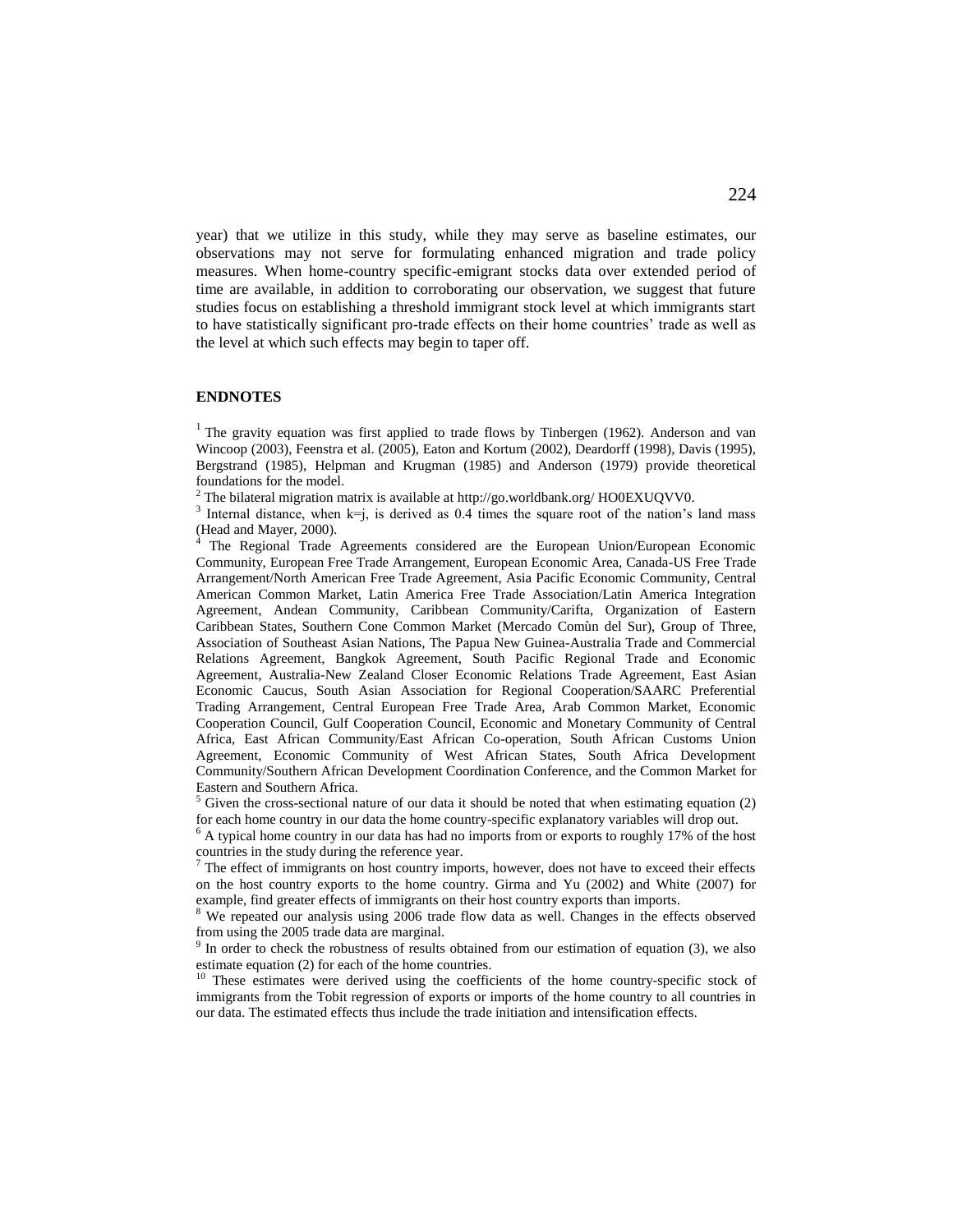$<sup>11</sup>$  While all the relationships we examine show the presence of a consistently negative relationship,</sup> although of various degrees, for the sake brevity, we present only the scatter plot of the distribution of the estimated home-country-specific exports effects against the logarithm of the corresponding average stocks of emigrants.

#### **REFERENCES**

Akokpari, J. (2006), Globalization, Migration, and the Challenges of Development in Africa, Perspectives on Global Development and Technology, Vol.5, No. 3, pp. 125-153.

Anderson, J.E. (1979), A Theoretical Foundation for the Gravity Equation, American Economic Review, Vol. 69, No.1, pp. 106-116.

Anderson, J.E. and E. van Wincoop (2003), Gravity with Gravitas: A Solution to the Border Puzzle, American Economic Review, Vol. 93, No.1, pp. 190-192.

Bacarezza, C., G. Javier and L. Ehrlich (2006), The Impact of Migration on Foreign Trade: A Developing Country Approach, MPRA Paper No. 1090. Online. Available at http://mpra.ub.uni-muenchen.de/1090/.

Bergstrand, J.H. (1985), The Gravity Equation in International Trade: Some Microeconomic Foundations and Empirical Evidence, The Review of Economics and Statistics, Vol. 67, No. 3, pp. 474-81.

Blanes, J.V. (2003), The Link between Immigration and Trade in Spain, Universidad Pablo de Olavide, Paper presented at XXVIII Simposio de Analisis Economico, 11-13 December, Seville.

Bratti. M., L. De Benedictis, and G. Santoni (2011), On the Pro-trade Effects of Immigrants, Working Paper. Online. Available at:

http://works.bepress.com/luca\_de\_benedictis/21.

Brooks, D.H. (2008), Infrastructure and Asia's Trade Costs, Asian Development Bank Policy Brief No. 27 (June). Online. Available at: http://www.adbi.org/researchpolicy-brief/2008/06/25/2598.infrastructure.asia.trade. costs/.

Bryant, J., M. Genc and D. Law (2004), Trade and Migration to New Zealand, New Zealand Treasury Working Paper 04/18.

Cattaneo, C. (2009), International Migration, the Brain Drain and Poverty: A Cross-country Analysis, The World Economy, Vol. 32, No.8, pp. 1180-1202.

Chang, H.F. (1998), Migration as international trade: the economic gains from the liberalized movement of labor, Working Paper No. 166, John M. Olin Program in Law and Economics.

Davis, D. (1995) Intra-Industry Trade: A Heckscher-Ohlin-Ricardo Approach, Journal of International Economics, Vol. 39, No.3-4, pp. 201-226.

Deardorff, A. (1998), Determinants of Bilateral Trade: Does Gravity Work in a Neoclassical World? in Jeffrey Frankel (ed.) *The Regionalization of the World Economy*, University of Chicago Press.

Docquier, F. (2007), Brain Drain in Developing Countries, World Bank Economic Review, Vol. 21, No. 2, pp. 193-218.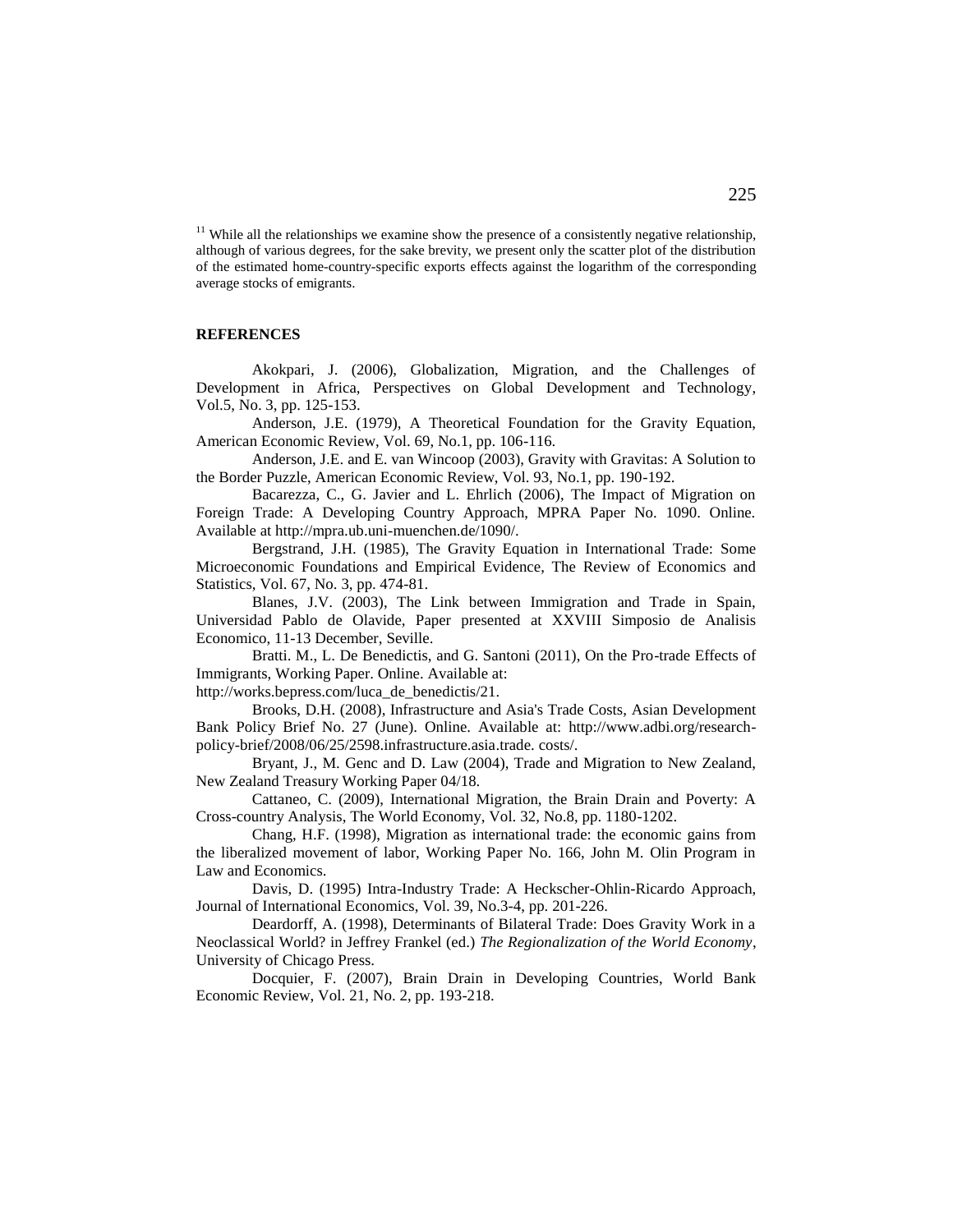Dunlevy, J. (2006), The Influence of Corruption and Language on the Pro-trade Effect of Immigrants: Evidence from the American States, The Review of Economics and Statistics, Vol. 88, No.1, pp. 182-186.

Dunlevy, J. and W. Hutchinson (1999), The Impact of Immigration on American Import Trade in the Late Nineteenth and Early Twentieth Centuries, Journal of Economic History, Vol. 59, No. , pp. 1043-1062.

Eaton, J. and S. Kortum (2002), Technology, Geography and Trade, Econometrica, Vol. 70, No.4, pp. 1741-1779.

Egger, P.H., M. von Ehrlich, and D.R. Nelson (2011), Migration and Trade, CESIFO Working Paper No. 3467. Online. Available at: http://www.cesifogroup.de/portal/pls/portal/docs/1/1200786.PDF.

Epstein, G. and I. Gang (2006), "Ethnic networks and international trade" in F. Foders and R.J. Langhammer (eds.) *Labor Mobility and the World Economy*, Springer.

Feenstra, R.C., R.E. Lipsey, H. Deng A.C. Ma and H. Mo (2005). World Trade Flows: 1962-2000, National Bureau of Economic Research, Working Paper No. 11040.

Genc, M., M. Gheasi, P. Nijkamp, and J. Poot (2011), The Impact of Immigration on International Trade: A Meta-Analysis, IZA Discussion Paper No. 6145. Online. Available at: http://ftp.iza.org/dp6145.pdf.

Ghosh, S. and S. Yamarik (2004), Does trade creation measure up? A reexamination of the effects of regional trading arrangements, [Economics Letters,](http://ideas.repec.org/s/eee/ecolet.html) Vol. 82, No.2, pp. 213-219.

Girma, S. and S. Yu (2002), The Link between Immigration and Trade: Evidence from the U.K., Review of World Economics, Vol. 138, No.1, pp.115-130.

Gould, D.M. (1994), Immigration Links to the Home Nation: Empirical Implications for US Bilateral Trade Flows, The Review of Economics and Statistics, Vol. 76, No.2, pp. 302-316.

Hatzigeorgiou, A. and M. Lodefalk (2011), Trade and Migration: Firm-level Evidence, Orebro University Swedish Business School Working Paper 06/2011. Online. Available at: http://www.oru.se/PageFiles/36235/WP%206%202011.pdf.

Head, K. and T. Mayer (2000), Non-Europe: The Magnitude and Causes of Market Fragmentation in Europe, Weltwirtschaftliches Archive, Vol. 136, No.2 , pp. 285- 314.

Head, K. and J. Ries (1998), Immigration and Trade Creation: Econometric Evidence from Canada, Canadian Journal of Economics, Vo. 31, No.1, pp. 47-62.

Helliwell, J.F. (1997), National Borders, Trade and Migration, Pacific Economic Review, Vol. 2, No. 3, pp. 165-185.

Helpman, E. and P.R. Krugman (1985) Market Structure and Foreign Trade – Increasing Returns, Imperfect Competition, and the International Economy, MIT Press.

Hong, T.C. and A. Santhapparaj (2006), Skilled labor immigration and external trade in Malaysia: A pooled data analysis, Perspectives on Global Development and Technology, Vol. 5, No. 4, pp. 351-166.

Hutchinson, W.K. (2002), Does Ease of Communication Increase Trade? Commonality of Language and Bilateral Trade, Scottish Journal of Political Economy, Vol. 49, No.5, pp. 544-556.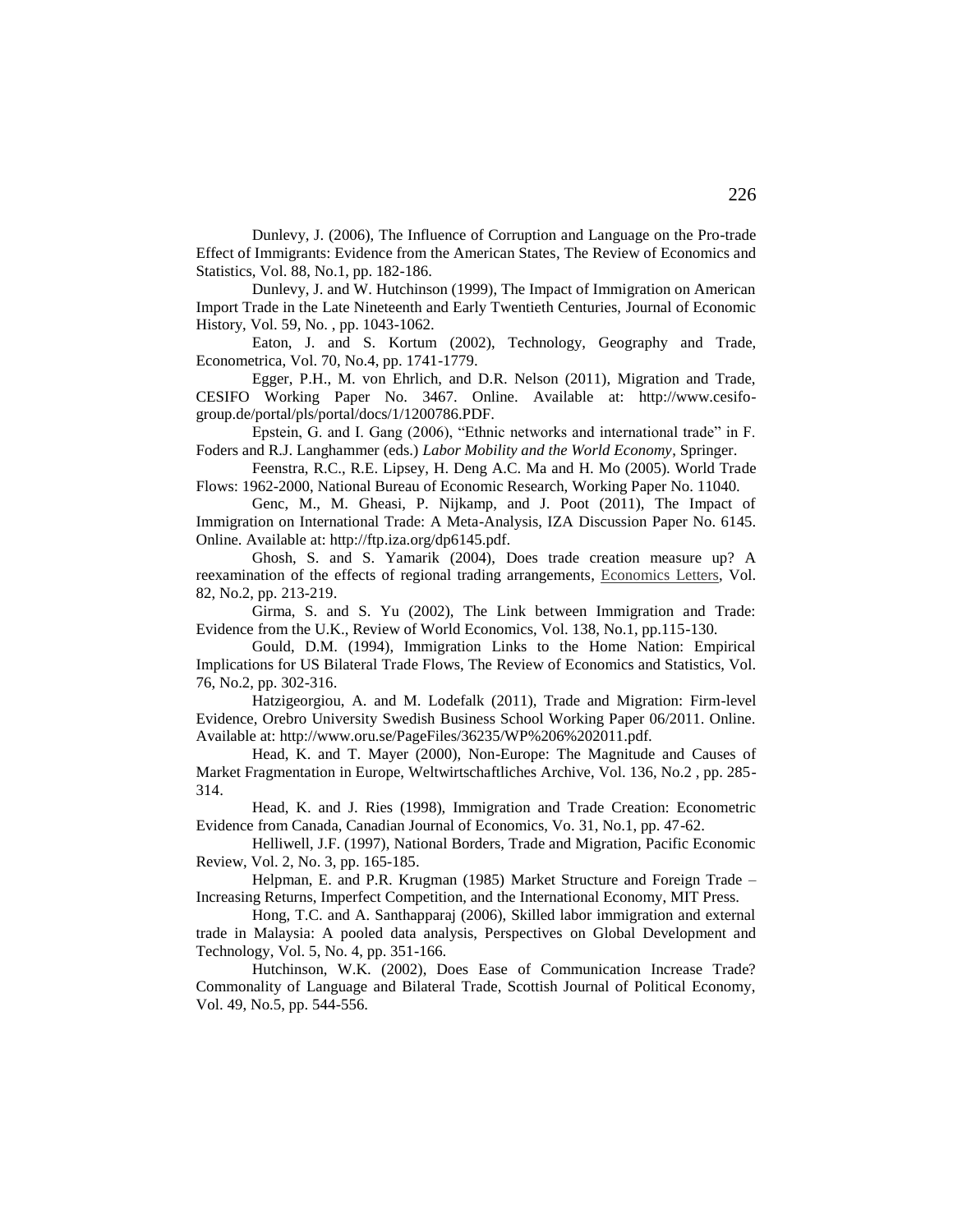International Monetary Fund (IMF) (2006) International Financial Statistics: CD-ROM, Washington, D.C., June.

International Trade Center (ITC) (2008) Trade Statistics for International Business Development, Online: Available at: http://www.trademap.org/

Limao, N., and A.J. Venables (2001), Infrastructure, Geographical Disadvantage, Transport Costs and Trade, World Bank Economic Review, Vol. 15, pp. 451–479.

Marfouk, A. (2008), The African Brain Drain: Scope and Determinants, Working Papers DULBEA 08-07.RS, Université libre de Bruxelles, Department of Applied Economics.

Mundra, K. (2010), Immigrant Networks and the U.S. Bilateral Trade: The Role of Immigrant Income, IZA Discussion Paper No. 5237. Online. Available at: http://ftp.iza.org/dp5237.pdf.

Murat, M and B. Pistoresi (2009), Emigrant and Immigrant Networks in FDI, Applied Economics Letters, Vol. 16, No. 12, pp. 61-1264.

Parsons, C., R. Skeldon, T. Walmsley and A. Winters (2007) Quantifying International Migration: A Database of Bilateral Migrant Stocks, The World Bank.

Piperakis, A.S., C. Milner and P.W. Wright (2003), Immigration, Trade Costs and Trade: Gravity Evidence for Greece, Journal of Economic Integration, Vol. 18, No.4, pp. 750-62.

Poot, J. and A. Strutt (2010), International Trade Agreements and International Migration, The World Economy, Vol. 33, No. 12, pp: 1923-1954.

Ratha, D. and W. Shaw (2007), South-South Migration and Remittances, The World Bank Working Paper No.102.

Tadesse, B. and R. White (2011), Emigrant Effects on Trade: Re-examining the Immigrant-trade Link from the Home Country Perspective, Eastern Economic Journal, Vol. 37, No. 2, pp. 281–302.

Tinbergen, J. (1962) *The World Economy: Suggestions for an International Economic Policy*, Twentieth Century Fund.

United States Central Intelligence Agency (US CIA) (2008) CIA World Factbook. Online: Available at: https://www.cia.gov/cia/publications/factbook/ index.html.

Wagner, D., K. Head and J. Ries (2002), Immigration and the Trade of Provinces, Scottish Journal of Political Economy, Vol. 49, No.5, pp. 507-525.

White, R. (2010), *Migration and International Trade: The US Experience since 1945*. Cheltenham, UK and Northampton MA USA: Edward Elgar.

White, R. (2008), Exploring a US Immigrant - Intra-Industry Trade Link, Eastern Economic Journal, Vol. 34, No.2, pp. 252-262.

White, R. (2007a), Immigrant-Trade Links, Transplanted Home Bias and Network Effects, Applied Economics, Vol. 39, No.7, pp. 839-852.

White, R. (2007b), An Examination of the Danish Immigrant-Trade Link, International Migration, Vol. 45, No. 5, pp. 62-86.

White, R. and B. Tadesse (2011), *International Migration and Economic Integration: Understanding the Immigrant-Trade Link*. Cheltenham, UK and Northampton MA USA: Edward Elgar.